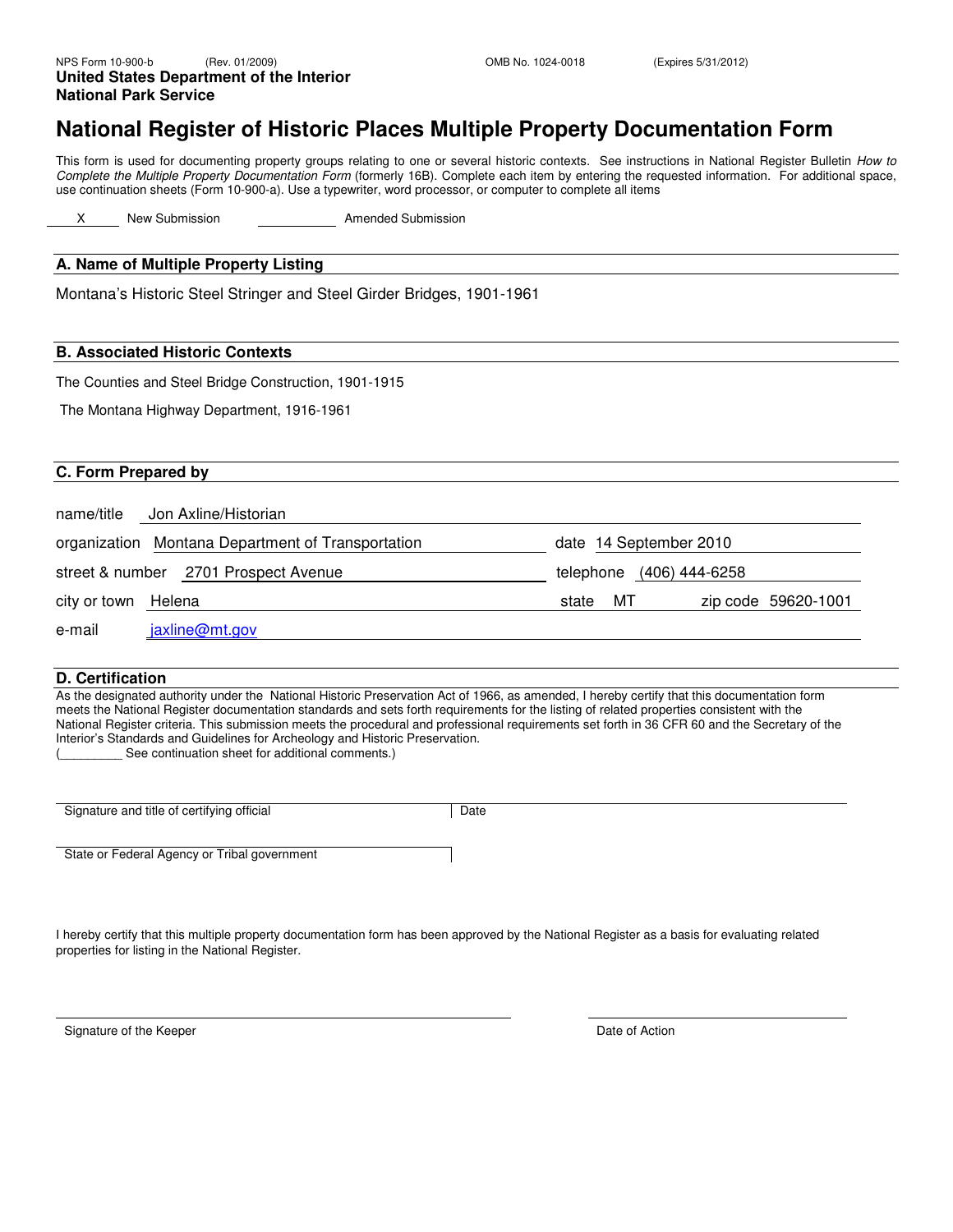| NPS Form 10-900-b (Rev. 01/2009)                                                                                                                              | OMB No. 1024-0018 |                                                                                                                                                                                                                                                                                                                       |
|---------------------------------------------------------------------------------------------------------------------------------------------------------------|-------------------|-----------------------------------------------------------------------------------------------------------------------------------------------------------------------------------------------------------------------------------------------------------------------------------------------------------------------|
| Montana's Historic Steel Stringer and Steel Girder Bridges, 1901-1961                                                                                         |                   | Montana                                                                                                                                                                                                                                                                                                               |
| Name of Multiple Property Listing                                                                                                                             |                   | State                                                                                                                                                                                                                                                                                                                 |
| <b>Table of Contents for Written Narrative</b>                                                                                                                |                   |                                                                                                                                                                                                                                                                                                                       |
| page numbers for each section in the space below.                                                                                                             |                   | Provide the following information on continuation sheets. Cite the letter and title before each section of the narrative. Assign page numbers according to<br>the instructions for continuation sheets in National Register Bulletin How to Complete the Multiple Property Documentation Form (formerly 16B). Fill in |
|                                                                                                                                                               |                   | <b>Page Numbers</b>                                                                                                                                                                                                                                                                                                   |
| <b>E. Statement of Historic Contexts</b><br>(if more than one historic context is documented, present them in sequential order.)                              |                   |                                                                                                                                                                                                                                                                                                                       |
| Introduction<br>The Counties and Steel Bridge Construction, 1901-1915<br>The Montana Highway Department, 1916-1961<br>Glossary                                |                   | pp.1-2<br>pp. 2-3<br>pp. 3-13<br>pp. 13-14                                                                                                                                                                                                                                                                            |
| <b>F. Associated Property Types</b><br>(Provide description, significance, and registration requirements.)                                                    |                   |                                                                                                                                                                                                                                                                                                                       |
| Introduction: Bridges and the National Register Evaluation Criteria<br><b>Property Types</b><br>Significance<br><b>Registration Requirements</b><br>Integrity |                   | pp. 1-2<br>pp. 2-3<br>pp. 3-4<br>pp. 4-6<br>pp. 6                                                                                                                                                                                                                                                                     |
| G. Geographical Data                                                                                                                                          |                   | p. 1                                                                                                                                                                                                                                                                                                                  |
| H. Summary of Identification and Evaluation Methods<br>(Discuss the methods used in developing the multiple property listing.)                                |                   | pp. 1-2                                                                                                                                                                                                                                                                                                               |
| I. Major Bibliographical References                                                                                                                           |                   | pp. 1-3                                                                                                                                                                                                                                                                                                               |

**Estimated Burden Statement**: Public reporting burden for this form is estimated to average 18 hours per response including time for reviewing instructions, gathering and maintaining data, and completing and reviewing the form. Direct comments regarding this burden estimate or any aspect of this form to the Chief, Administrative Services Division, National Park Service, PO Box 37127, Washington, DC 20013-7127; and the Office of Management and Budget, Paperwork Reductions Project (1024-0018), Washington, DC 20503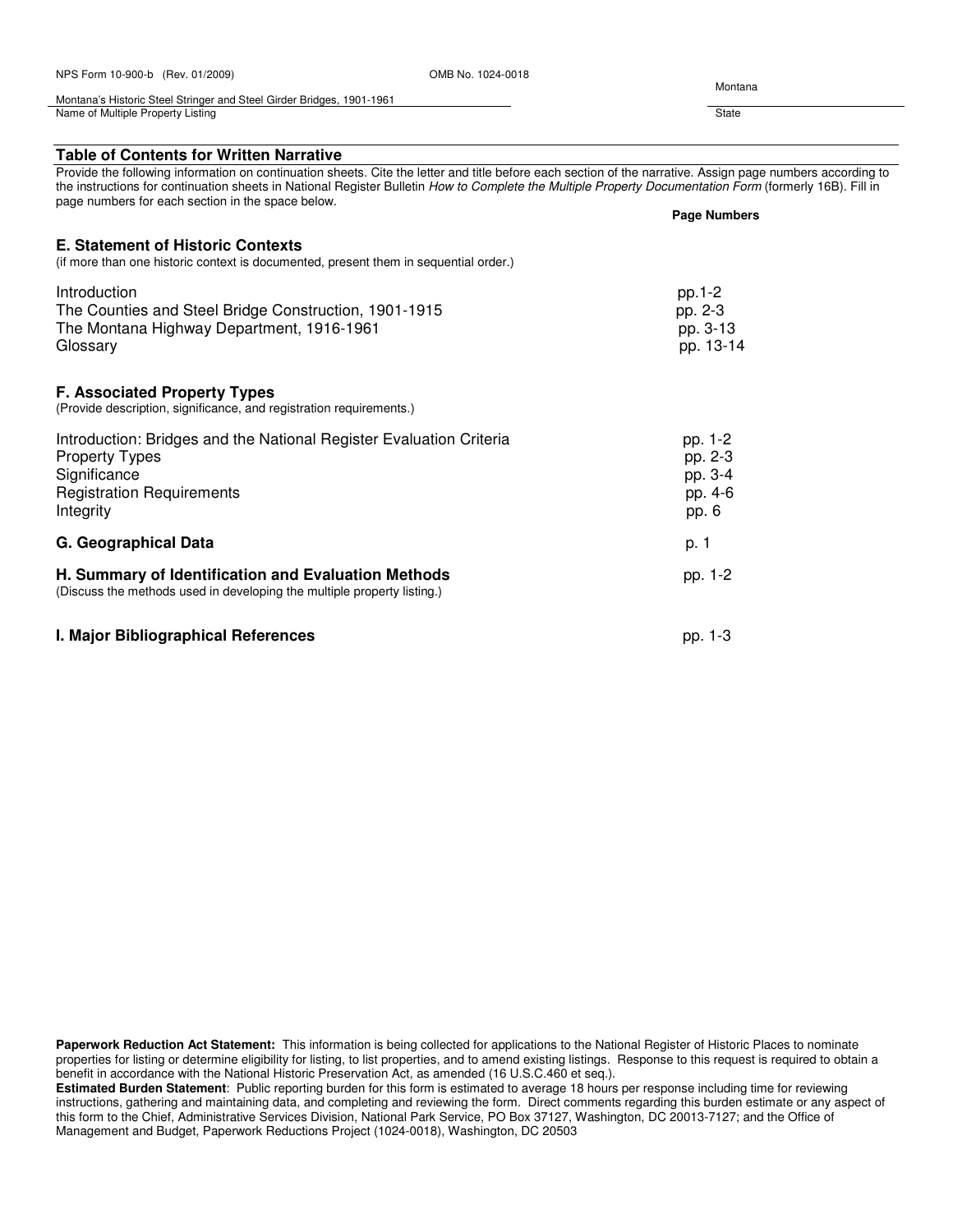## **National Register of Historic Places Continuation Sheet**

Section number  $E$  Page 1

| Name of Property                            |
|---------------------------------------------|
| Montana                                     |
| <b>County and State</b>                     |
| Montana's Historic Steel Stringer and Steel |
| Girder Bridges, 1901-1961                   |
| Name of multiple listing (if applicable)    |
|                                             |

### **E. STATEMENT OF HISTORIC CONTEXTS**

Historic bridges are a prominent and significant part of the Montana landscape. Steel stringer and steel girder bridges represent an alternate structural type that, like truss bridges, not only delineated the sites of important river crossings in an area, but also represent the evolution of Montana's transportation system. Unlike the steel truss bridges, steel stringer and steel girder structures did not have the height and width restrictions of truss bridges and were better suited to the evolving post World War II economy. The Montana Historic Steel Stringer and Steel Girder Multiple Properties Document (MPD) addresses those types of bridges built in the state between 1901 and 1961, after which the type was largely supplanted by prestressed concrete bridges and the Interstate highway system in the state. Unlike steel truss bridges, steel stringer and steel girder bridges did not exhibit any differentiation in styles and represented a uniformity of design that perhaps best characterized the standardization of design sought by highway engineers. Steel stringer bridges consist, simply, of steel I-beams with the ends resting on abutments. Girder bridges are somewhat more complicated consisting of deep steel beams supported by systems of I-beams and floor beams. The glossary at the end of Section E of this document provides definitions of terminology used in this document.

#### **Introduction**

j.

Army civil engineer John Mullan built the first bridges in western Montana in 1860. The primitive log structures crossed the St. Regis-DeBorgia River and nearly all of them washed out during the spring run-off in 1861. Mullan diligently replaced the bridges and built a six-span log structure across the Blackfoot River near present Missoula during the winter of 1862. The Blackfoot River Bridge was an important component of the Mullan Military Road until 1868 when high water destroyed the structure; Missoula County temporarily replaced it with a ferry. Although Mullan's bridges were simple timber stringer structures, their basic design was the ancestor of the steel stringer bridges that would be constructed in Montana in great numbers beginning in 1901. A rich gold strike in southwestern Montana in July 1862 caused a stampede that brought hundreds of newcomers into what had before been a sparsely settled region. Additional gold strikes in 1863 and 1864 caused bigger stampedes to Montana. By late 1864, newly-established Montana Territory boasted a population of around 28,000 people. Transportation was critical to the prosperity of the new territory, so, in December 1864, the first territorial legislature licensed nearly two dozen companies to build toll roads and bridges. None of the bridges, however, were designed by an engineer with the result they often failed or were in such poor condition that users frequently complained to the legislature about them. By 1872, user complaints and high tolls compelled the legislature to abolish the toll road system in Montana. The counties assumed control of the territory's roads and bridges and taxed their residents to maintain them. By the early 1880s, Montana was crisscrossed by a network of roads and timber bridges that were, for the most part, in deplorable condition. The remoteness of the territory, the nascent agricultural industry, and the decline of mining made the improvement of the system impractical until the territory could be connected to the rest of the country by a better and more reliable means of transportation, the railroads.<sup>1</sup>

The completion of the Utah and Northern Railroad in 1881, the Northern Pacific Railway in 1883, and the St. Paul, Minneapolis and Manitoba Railroad (later the Great Northern) in 1887, significantly changed the way Montanans conducted business and moved around the territory. Instead of by road or steamboat as previously occurred, most of the commercial freight moved through the state over one of those rail lines by the late 1880s. The railroads caused Montana's road system to function more as farm-to-market routes that provided access to the railroads than as an inter and intra-state system. The counties expended little on roads and bridges during that period. Eventually, however, good bridges would be critical to the economic prosperity of the territory. The railroads significantly changed Montana's transportation landscape and caused a profound change in the system by allowing the cheap importation of steel and other materials necessary for an evolving road network. The railroads caused a boom in vehicular steel bridge construction in the territory that began with the construction of a bridge over the Missouri River at Fort Benton.

<sup>1</sup> Jon Axline, Conveniences Sorely Needed: Montana's Historic Highway Bridges, 1860-1956, (Helena: Montana Historical Society, 2005), 12-13, 1, 20; Michael P. Malone, Richard B. Roeder, and William L. Lang, Montana: A History of Two Centuries, Rev. ed., (Seattle: University of Washington, 1991), 68; Patricia M. Ingram, Historic Transportation Routes Through Southwestern Montana, (Boulder CO: Western Interstate Commission for Higher Education, 1976), 57-61.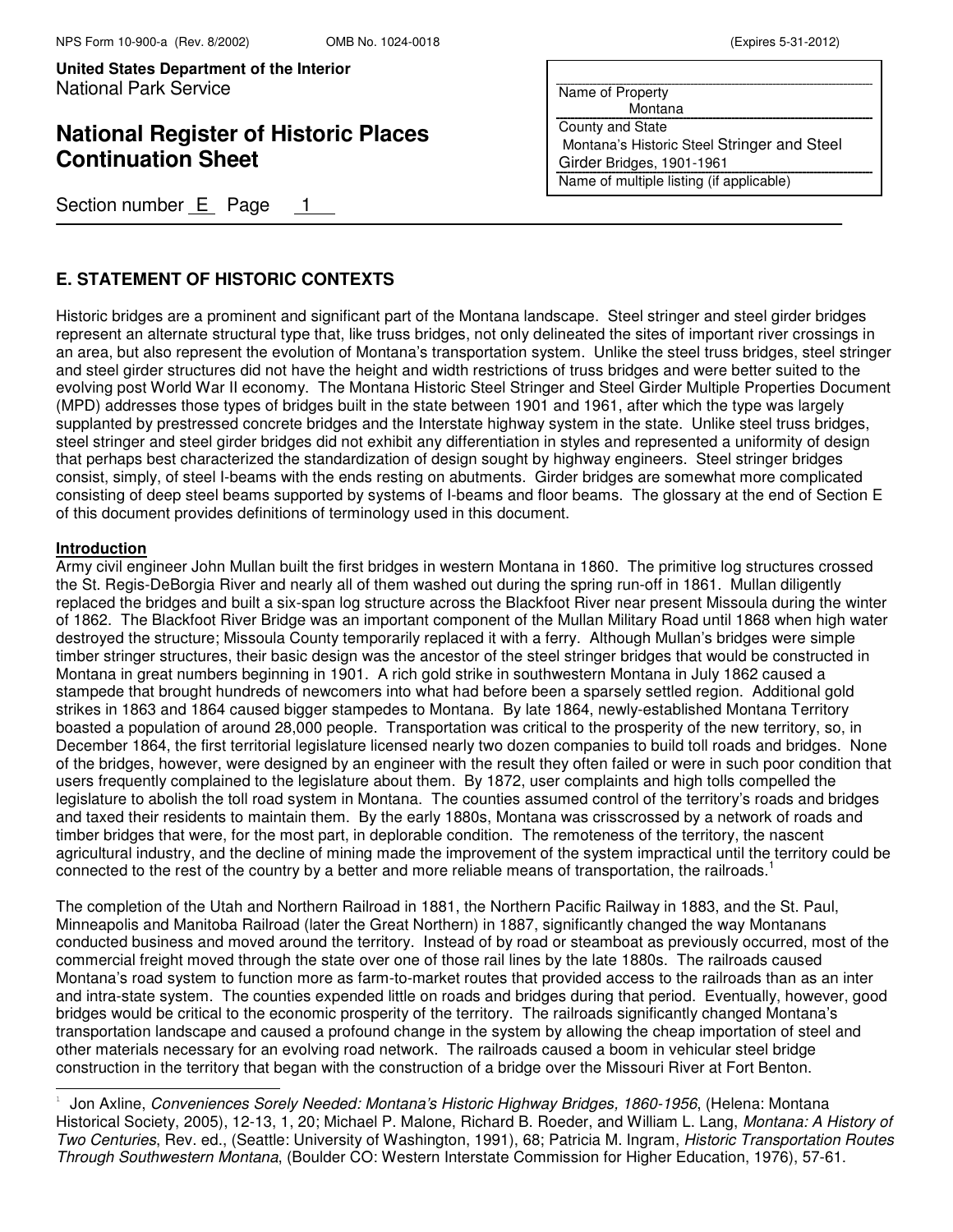# **National Register of Historic Places Continuation Sheet**

## Section number E Page 2

| Name of Property                            |
|---------------------------------------------|
| Montana                                     |
| County and State                            |
| Montana's Historic Steel Stringer and Steel |
| Girder Bridges, 1901-1961                   |
| Name of multiple listing (if applicable)    |
|                                             |

Constructed in 1888, the Fort Benton Bridge was the first all-steel bridge in Montana. The bridge (24CH335; listed 1980), which still stands, had a substantial impact on the economy of Fort Benton, a former river port that transitioned into a major agricultural trade community because of the bridge and the community's location on the Manitoba Railroad.<sup>2</sup>

The Fort Benton bridge marked the beginning of a new era in bridge construction in Montana, one based on modern engineering principals and the use of structural steel rather than wood. Steel became the material of choice for bridges and the Northern Pacific and Great Northern railroads could easily haul it to Montana from fabrication plants in the East and Midwest. Along with prominent steel truss structures across major river crossings, Montana counties would also eventually utilize simple timber, steel stringer and reinforced concrete bridges on important farm-to-market roads. The immigration of people to Montana after the completion of the railroads put pressure on the county governments to provide a modern infrastructure for their constituencies. The railroads provided access to Montana for Midwest-based bridge construction companies, who could economically ship steel bridge components to the state at prices the counties could afford. Because of the large numbers of different types of steel bridges built, the period from 1892 to 1915 was a golden age for the bridge construction companies in Montana. Many of the bridges built by the counties still survive and are representative of practical bridge technology at the turn of the twentieth century. The structural components were easily moved to the construction site, structurally reliable, functional, and economical – four factors critical to their acceptance by Montana's county commissioners.<sup>3</sup>

#### **The Counties and Steel Bridge Construction, 1901-1915**

The counties maintained funds specifically for bridge maintenance and construction. They obtained money from annual road taxes levied against the property owners. If the county's funds included enough money, the bridge would be paid directly out of that source. Oftentimes, however, and especially in the Yellowstone, Clark Fork, and Milk River valleys, the cost of the proposed bridge often exceeded the money available in the Bridge Funds. In those instances, the county commissioners called for bond elections to raise money for the projects. Most county bond elections for new bridges passed, demonstrating the need for the structures and the willingness of citizens to pay for them. Once the commissioners determined a bridge could be built and had the money to pay for it, they directed the County Surveyor to ascertain the type of bridge needed as well as length and width. The County Surveyor could choose an appropriate design from catalogs provided by the companies. The bridge company agents collaborated on the details of the bridges, including the actual structural designs, with the County Surveyor.<sup>4</sup>

While steel truss bridges were big ticket items for the counties before 1915, steel stringer bridges were shorter in length, relatively inexpensive and did not require large outlays of money by the counties. Steel girder bridges, however, were rarely constructed by the counties, which, instead built steel truss structures during this period. But as the number of county residents increased after 1900 and especially after 1909 with the passage of the Enlarged Homestead Act, the priorities and economies of the county commissioners shifted to accommodate their new constituents. Between 1900 and 1910, Montana's population increased to just over 376,000 people, many located in the rural counties of the east. The population more than doubled between 1910 and 1918 when 400,000 would-be homesteaders arrived in Montana, significantly changing the demographics of the state. Although steel truss bridges still served as an important component of the commissioners' plans to provide an efficient infrastructure to its constituents, they increasingly built smaller and simpler structures to provide access over smaller obstacles, such as creeks, coulees, and ravines. In timber-poor eastern Montana, the commissioners built large numbers of steel I-beam stringer bridges on farm-to-market roads to facilitate the transportation of agricultural products and people between the rural areas and the towns. Many of these structures consisted simply of steel I-beam stringers placed atop timber or concrete abutments. Some displayed steel angle section guardrails and some had no guardrails at all, but all had timber decks. These structures usually cost less than \$5,000 to construct and were built by county crews or by local residents working off their annual road taxes. Custer County built the first known steel stringer bridge (24CR761) across Locate Creek in 1901. Over the next 14 years, it built at least 17 steel stringer bridges in the county. All structurally identical, the only differences between them were the type of abutments and

<sup>2</sup> Fredric L. Quivik, Historic Bridges of Montana, (Washington DC: National Park Service, 1982), 24, 27.

<sup>3</sup> Fredric L. Quivik, Historic Bridges of Montana, (Washington DC: National Park Service, 1982), 24, 27.

<sup>4</sup> Axline, Conveniences Sorely Needed, 142 n2.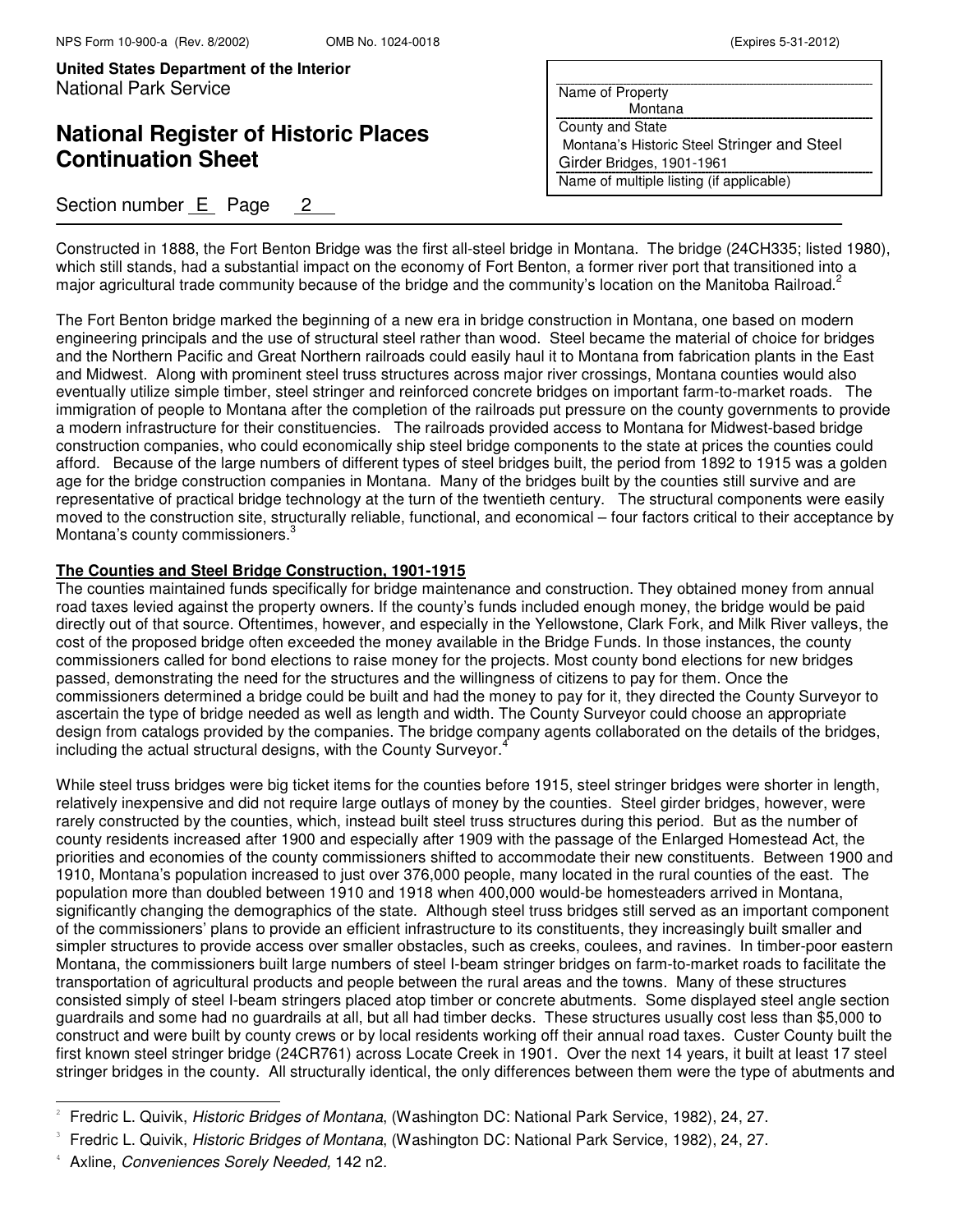# **National Register of Historic Places Continuation Sheet**

### Section number E Page 3

| Name of Property                            |
|---------------------------------------------|
| Montana                                     |
| County and State                            |
| Montana's Historic Steel Stringer and Steel |
| Girder Bridges, 1901-1961                   |
| Name of multiple listing (if applicable)    |
|                                             |

the guardrails. The increase in the construction of steel stringer bridges cemented their importance as part of the state's transportation landscape during the first two decades of the twentieth century.<sup>5</sup>

#### **The Montana Highway Department, 1916-1961**

Montana's Thirteenth Legislature created the State Highway Commission in March 1913, which caused a profound change in Montana's transportation landscape. The commission resulted from many years' lobbying by state good roads groups to develop engineering standards for roads and impose order on the bridge-building industry. Importantly, the Congress' impending passage of the first Federal Aid Road Act in 1916 made it mandatory that states establish state highway commissions to manage the federal funds. When formed in 1913, the commission consisted of three civil engineers appointed to the position by the governor. At first, the commission served in an advisory capacity that provided information on modern road construction techniques to the state's counties. It published pamphlets (one with the compelling title of "Drainage of Roads"), developed a statewide highway map, and met with local governments about their transportation needs. Even with the state's increased influence on road and bridges matters, the counties continued to follow the old system of advertising and letting contracts for new bridges because of the scarcity of state money available to them for construction.<sup>6</sup>

In March 1915, the Montana legislature stipulated the highway commission form a bridge department. The highway commissioners hired civil engineer Charles A. Kyle to head up the department because of his extensive experience in the design and construction of steel bridges. Over the next month, the commissioners and Kyle hammered out the details of Montana's new bridge-building system, which included guidelines for letting contracts and distribution of standardized bid sheets to all the counties. Kyle devised standardized designs for steel truss, timber, reinforced concrete, and steel stringer bridges. Although the county courthouse housed the bridge plans, the commission required contractors to obtain final plans from the bridge department in Helena to ensure the contractors built the bridge to the specifications defined in the standard plans. The counties remained responsible for letting the contracts and paying for the structure. The state, however, supervised the construction and inspected the bridges before authorizing payments to the contractors.

By the end of its first year, the commission's bridge department worked through the procedural details of its new system and regularly provided plans to the counties for steel truss bridges. The commission promoted Kyle to Chief Bridge Engineer and authorized him to hire "competent engineers to supervise the construction of new steel bridges" in the state. Indeed, by the end of 1915, Kyle and his assistants oversaw the counties' construction of nearly seventy steel bridges in the state, including one steel stringer structure. The department's engineers designed steel stringer or reinforced concrete bridges for crossings of less than forty feet; trusses were used for crossing more than that width. The first steel

Malone, Roeder and Lang, Montana, 242.

Montana State Highway Commission Meeting Minutes, Book 1, 13-15, 67; Laws, Resolutions, and Memorials of the State of Montana Passed by the Thirteenth Regular Session of the Legislative Assembly, (Helena: State Publishing Co., 1913), 318-326; M. J. Steere, History of the Montana State Highway Department, 1913-1942, (Helena: State Highway Commission, 1943), 9-12.

<sup>7</sup> Little is known about Charles A. Kyle. Born in Canada in January 1864, he immigrated to the United States with his family in 1869. By 1900, he had married and worked as a civil engineer in Chicago and, by 1910, Utah. In May 1915, he inquired about a new position as the bridge engineer for the Montana State Highway Commission. He accepted the job a week later at an annual salary of \$2,500. Chief Engineer George Metlen called Kyle "a structural steel designer of many years successful experience both in designing and building steel and concrete structures." Kyle was responsible for standardizing steel, timber, and concrete bridge designs for the commission from 1915 to 1917. He also attended many of the contract letting meetings in the counties, and oversaw the bidding process. In 1916, he became Chief Bridge Designer when the highway commission demoted Metlen to Bridge Engineer. When the highway commission sacked Metlen in 1918, Kyle resumed his position as Bridge Engineer. Kyle continued his employment with the highway commission until 1919 when he left to seek other business opportunities in Boise, Idaho. Kyle died in Idaho in January 1936. State Highway Commission Meeting Minutes, book 1, pp. 70, 71, 72, 124-125, 178; Metlen, Report of the Montana State Highway Commission, 5-8; US Census Records, 1880, 1900-1930, Montana Historical Society, Helena.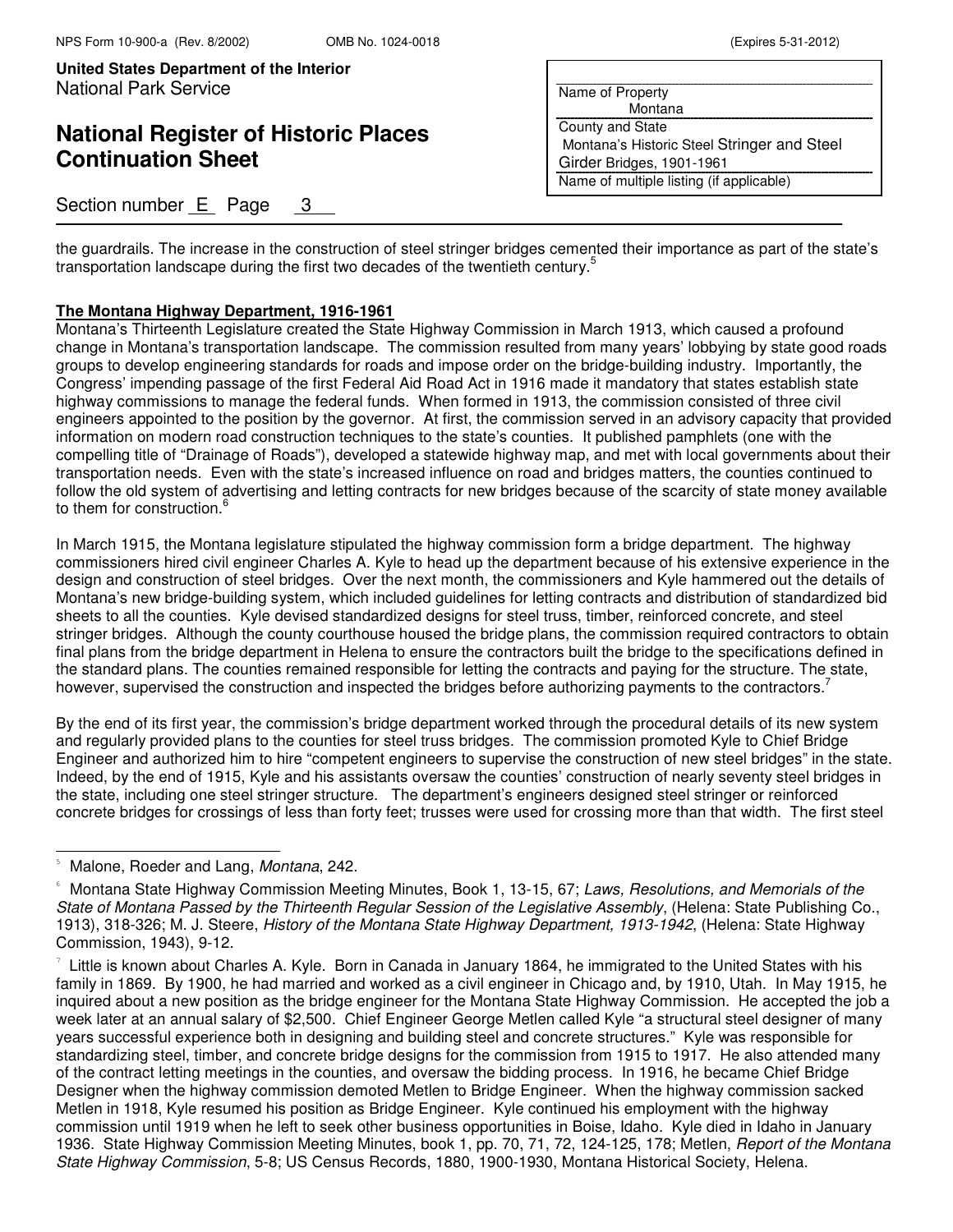# **National Register of Historic Places Continuation Sheet**

### Section number E Page 4

| Name of Property                            |
|---------------------------------------------|
| Montana                                     |
| <b>County and State</b>                     |
| Montana's Historic Steel Stringer and Steel |
| Girder Bridges, 1901-1961                   |
| Name of multiple listing (if applicable)    |
|                                             |

stringer bridge built from the bridge department's standardized design crossed an unknown drainage in Sheridan County in 1916. It is not known how many steel stringer bridges the highway commission constructed between 1916 and 1920.

#### The Montana Highway Department Bridges, 1920s

The 1920s marked a transitional period in the construction of bridges in Montana. Changes in the organization and funding of the Federal Aid highway system by Congress in 1922 and 1926 had a profound effect on Montana, the State Highway Commission, and the counties. Prior to the formation of the Montana Highway Department in 1917, all activities occurred under the aegis of the highway commission, known collectively as the State Highway Commission. With the creation of the department, however, the highway commission became responsible for the political agenda of road and bridge building as well as awarding contracts, managing the department's budget, setting policies, and coordinating with the federal Bureau of Public Roads (BPR). The highway department was responsible for the actual design, construction, and maintenance work on Montana highways. The department operated under the direction of the Chief Engineer, who supervised other department heads, including the bridge department. The Chief Engineer was responsible for ensuring that the highway department carried out the program set by the highway commissioners. Both the commission's and highway department's relationship with the BPR became more formalized in the Twenties. The BPR channeled federal funds to the state, approved all projects scheduled by the department, and provided the final approval of plans developed by the state's bridge department. The process of road and bridge building in Montana became much more bureaucratically structured in the 1920s as the federal government channeled more money into the state for that purpose.

The Federal Aid Act of 1921 and its 1922 amendment more than doubled the federal allocation for road and bridge construction in Montana. Although the commission used most of the money for road improvements, a substantial amount found its way into the highway department's bridge budget. Prior to 1926, the counties were responsible for the construction of roads and bridges within their jurisdictions. Increasingly during the 1920s, however, the state took gradual control of highway and bridge construction in Montana by reducing the amount of matching funds needed by the counties. The counties served nominally as the lead in the process, but the highway commission controlled the purse strings. In 1926, the commission assumed control of the entire preconstruction and construction process – including payment for the project with federal and state funds. The counties still provided partial funding of bridges, but the commission through the highway department managed the contracts with the builders and decided the location of the bridges.

Because of increased federal funding, the 1920s was a decade of tremendous expansion for Montana's highway system. By 1928, the highway commission had improved over twenty percent of the state's 4,673 miles of road by straightening dangerous alignments, grading, improving drainage, installing guardrails, and surfacing dirt roads with gravel, scoria, asphalt, and, occasionally, concrete. It also constructed nearly 400 bridges, but less than 20% were steel stringer structures and none were steel girder bridges. Even with the improvements, however, Montana's roads clung to the reputation of being truly abysmal. Western writer Hoffman Birney complained in 1930 that Montana's roads were the "poorest of any state in the Union. Even the glorious scenery of the Rockies can't entirely make up for ruts, chug-holes, mud, and detours to say nothing of broken springs or stone-bruised tires." Sturdy, resilient, and less prone to wash-outs than they had been in the past, bridges fared much better than the roads. Many of the bridges built by the highway department in the 1920s were still in use on the state's highway system at the turn of the  $21<sup>st</sup>$  century.<sup>1</sup>

#### The Great Depression, 1930-1941

j.

The Great Depression devastated Montana. Drought and declining prices for agricultural goods, copper, timber, and oil

<sup>8</sup> The highway commission generally used steel stringers for approach spans to steel truss bridges. Montana State Highway Commission Meeting Minutes, book 1, p. 93; "Bridge Building in Montana," Dillon Examiner (15 December 1915); Metlen, Report of the Montana State Highway Commission, 5, 10; Second Biennial Report State Highway Commission of Montana, 1919-1920, (Helena: State Highway Commission, 1920), 63-65.

<sup>9</sup> Steere, History of the Montana State Highway Department, 19-21, 23.

<sup>&</sup>lt;sup>10</sup> Axline, Conveniences Sorely Needed, 81-82; Hoffman Birney, Roads to Roam, (Philadelphia: The Penn Publishing Company, 1930), 162.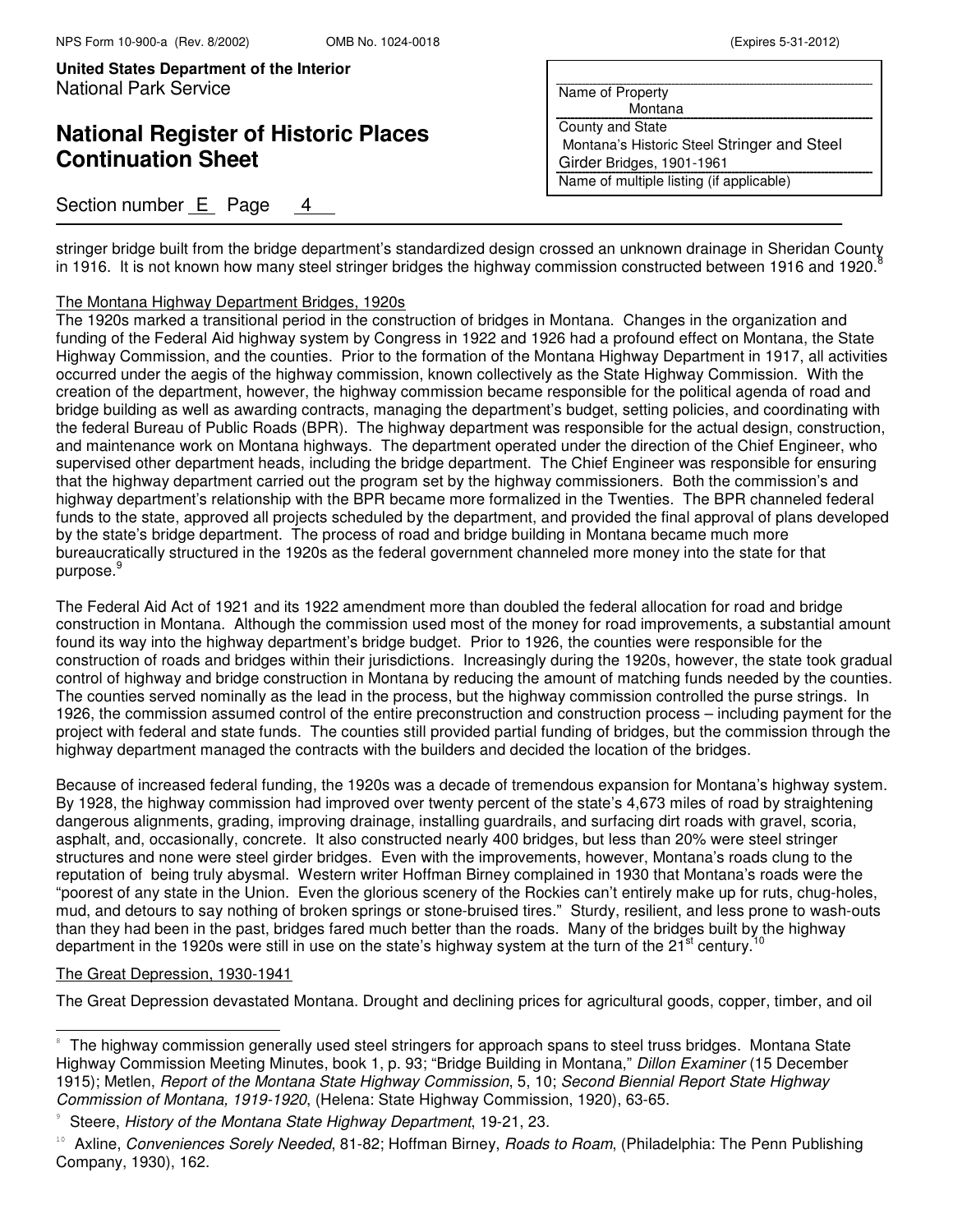## **National Register of Historic Places Continuation Sheet**

### Section number  $E$  Page 5

| Name of Property                            |
|---------------------------------------------|
| Montana                                     |
| County and State                            |
| Montana's Historic Steel Stringer and Steel |
| Girder Bridges, 1901-1961                   |
| Name of multiple listing (if applicable)    |

put thousands of Montanans out of work and their families in desperate need of relief. Ironically, hard times contributed to the transformation of Montana's transportation system from one of the worst in the United States to one of the nation's best in less than a decade. President Franklin Delano Roosevelt's New Deal programs put unemployed Montanans to work on a variety of public works projects, including improvement or construction of the state's roads and bridges. The transformation, however, was not always easy as federal and state governments struggled to work out the details of the funding formulas, strict employment guidelines, and set priorities for the road and bridge building programs.

The Great Depression, however, marked a period of consolidation as economic calamity forced the Montana and federal governments to improve the system through emergency make-work projects. The construction materials remained the same, but many of the designs were modified and simplified to make them easier to construct and less expensive to build. The bridges of the 1930s fit perfectly with the decade – they were spare in appearance and functional in design. Because of the simplicity and relative ease of assembly, they were perfect for the federal government's make-work programs of the Great Depression

From 1930 to 1941, the Montana Highway Department built nearly 3,000 miles of road and 1,278 bridges, many of which still survive on the state's two lane roads. The federal government believed one path to economic recovery was highway projects. Only about seventeen percent of the bridges built by the department during the 1930s were reinforced concrete, steel truss, steel stringer, and girder bridges. Most were inexpensive timber structures designed to span the countless creeks and dry coulees in eastern Montana. They also met the intent of the federal government's economic relief programs: they required large numbers of laborers. While not structurally distinctive, timber bridges, like steel stringer bridges, played a vital role in the state's economic recovery by putting hundreds of unemployed men back to work.<sup>1</sup>

Benedict J. Ornburn supervised the highway department's expanded bridge department from 1929 to 1941. Born in Granville, Missouri, in 1900, he attended the University of Missouri and, after graduation, worked for the Missouri Highway Department. In November 1929, Chief Engineer Ralph Rader hired Ornburn as a design engineer for the Montana Highway Department. The highway commissioners promoted him to Chief Bridge Engineer of the highway department in 1935. Ornburn formulated very specific ideas about which designs were appropriate for specific locations. He was also well aware the public was interested in bridge aesthetics. In 1938, engineer Vere Maun wrote in the highway department's newsletter, The Center Line, that "In recent years both engineers and the public have become more critical of the appearance of bridges and are asking that where possible, they harmonize with the surroundings." Ornburn certainly influenced Maun's faith in the "good appearance" of bridges, since his designs included "simple lines" that kept the structures "in proportion to [their] environment." That philosophy, promoted by Ornburn, served as the guiding principle for the bridge department during the 1930s. Maun's comments about "simple lines" applied specifically to steel stringer and steel girder bridges. Increasingly during the decade, highway department engineers discarded the expensive and spatially limited steel truss bridges in favor of more economical and utilitarian steel stringer and girder structures.<sup>12</sup>

Within three months of his inauguration in March 1933, President Franklin Roosevelt pushed through legislation creating the National Industrial Recovery Act (NIRA). Title II of the Act created the Public Works Administration (PWA), which distributed \$400 million allocated to the states for public works projects, including roads and bridges. Montana received nearly \$7.5 million from the PWA specifically for road and bridge construction. The PWA initiated the greatest boom in road and bridge construction yet seen in Montana. By the time the U.S. Supreme Court declared the NIRA unconstitutional in May 1935, the Montana Highway Department oversaw the construction of 228 bridges, including five steel stringer and four steel girder structures. Prior federal legislation funded projects only on the state's primary highway

Steere, History of the Montana Highway Department, 55.

<sup>&</sup>lt;sup>12</sup> "Benedict Joseph Ornburn," Center Line 1, no. 5 (May 1938), 2; personnel card no. 6662 on file at MDT, Helena; Montana State Highway Commission Meeting Minutes, book 6, 293-294; Vere P. Maun, "Bridge Building," The Center Line 1, no. 5 (May 1938), 34; Montana State Highway Commission Meeting Minutes, Book 5, pp. 243-244; John H. Morrison Interview by Jon Axline, Spring 1994.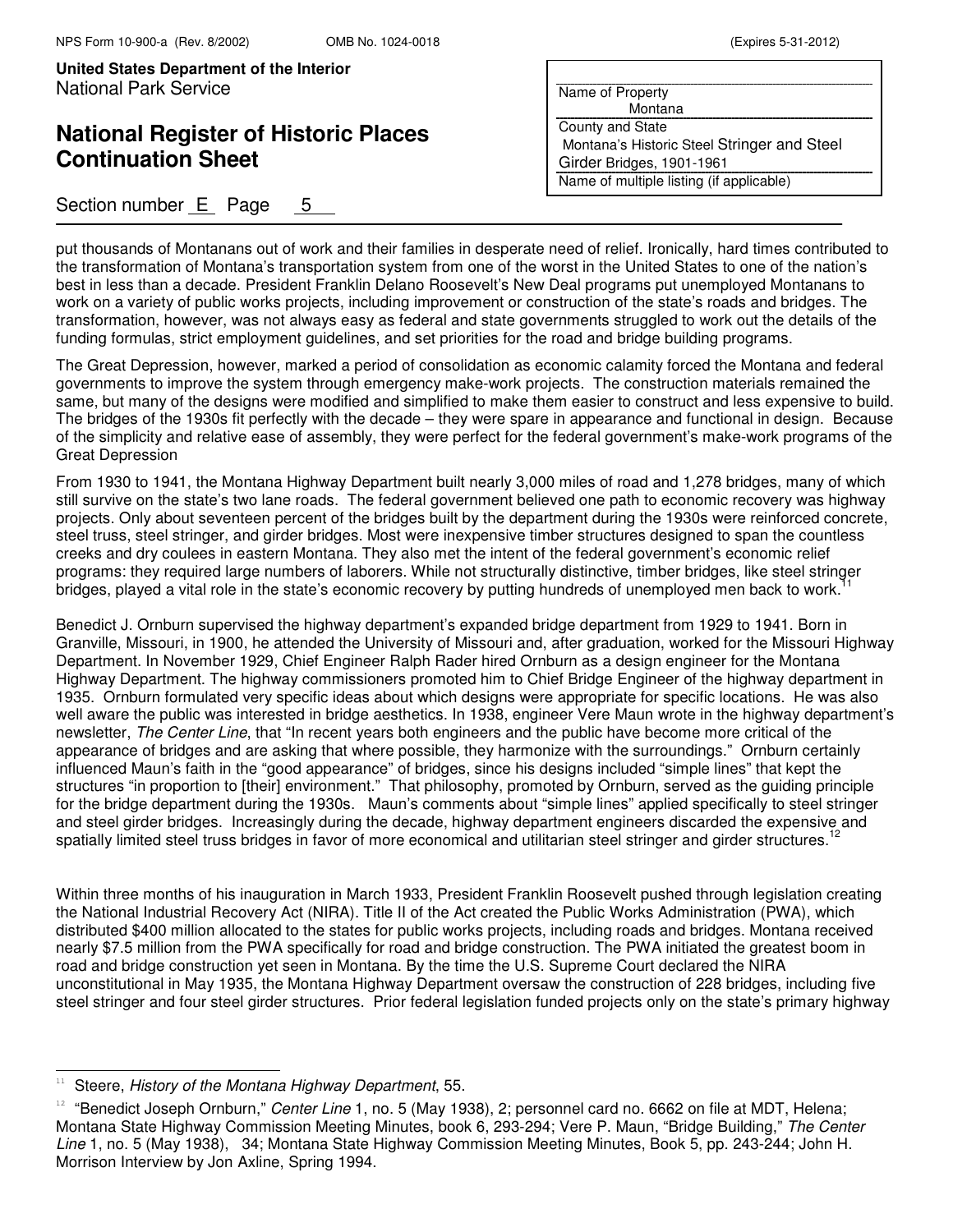# **National Register of Historic Places Continuation Sheet**

### Section number  $E$  Page 6

| Name of Property                            |
|---------------------------------------------|
| Montana                                     |
| County and State                            |
| Montana's Historic Steel Stringer and Steel |
| Girder Bridges, 1901-1961                   |
| Name of multiple listing (if applicable)    |

system. The NIRA's road and bridge program, however, was the first real federal effort to integrate a system of primary highways, secondary farm-to-market roads, and urban routes into a national transportation system.<sup>13</sup>

It was under the auspices of the NIRA that the highway department built its first steel girder bridge in 1934, a three-span structure that crossed the Tongue River in Miles City (HAER No. MT-119; demolished 2004). Designed by the highway department and built by Miles City contractors Emil Prahl and Henry Sawtell, the bridge included many decorative details not common to girder bridges, specifically scrolled steel brackets supporting the sidewalks flanking the deck, Art decoinfluenced concrete guardrails, and lampposts. Because of its location on Main Street in Miles City, the bridge was more ornate than other steel girder bridges in the state, though it sported the standard riveted girders common to that type of bridge built in Montana during the 1930s. The department built 21 additional steel girder bridges between 1934 and 1941.14

As the Great Depression wore on, the highway department increasingly moved away from the use of through and pony truss structures because of high construction costs, chronic steel shortages, the dependence on skilled labor, and height and width clearance restrictions. Instead, it reserved trusses for wide river crossings on the Clark Fork, Flathead, Milk, Powder, Bitterroot, and Yellowstone rivers. The most effective bridges for intermediate crossings were steel stringer and girder bridges, which did not have the height restrictions of the trusses nor required as much steel to build a good functional river bridge. In many ways, these types of bridges also fit better with the Montana engineers' policy of building bridges of "honest structural design with simple lines, and . . . good workmanship." Like today's prestressed concrete structures, steel stringer and girder bridges were not much to look at, but they were functional. Montana Highway Department engineers, moreover, favored this type of bridge for overhead railroad crossings instead of the more expensive reinforced concrete.<sup>15</sup>

In May 1935, the U.S. Supreme Court declared most provisions of the National Industrial Recovery Act of 1933 unconstitutional. Consequently, the Roosevelt Administration folded parts of the Public Works Administration into other federal agencies and created new ones, including the Works Progress Administration. Prior to the Supreme Court's decision, however, the Hayden-Cartwright Act of 1934 allocated \$200 million to the states for highway safety improvements (Montana received just under \$4 million from the legislation). Under the provisions of the Act, the Bureau of Public Roads instructed the Montana Highway Department to provide it with a list of dangerous at-grade railroad crossings and underpasses. In August 1934, the department, through the highway commissioners, submitted the list to the BPR for consideration. With the Court's declaration about the NIRA, the Roosevelt Administration quickly reorganized it and pushed the Emergency Relief Appropriation Act of April 8, 1935 through Congress. The Act provided another \$200 million to the states and, importantly, implemented the Works Progress Grade Crossing Highway Program (WPGCH) to provide overpasses or underpasses at high traffic and dangerous railroad crossings. The following month, the highway commissioners reorganized the bridge department and hired more engineers and designers to better handle the increased work load stipulated under the WPGCH. The program occupied much of the time and effort of the enlarged department.<sup>16</sup>

Much of the highway department's initial efforts to provide overhead grade separation structures concentrated on reinforced concrete overpasses. In 1935, the department built eleven reinforced concrete overpasses and only six steel overpasses. Thereafter, however, the number of steel stringer and girder separation structures grew, while the number of concrete overpasses significantly diminished. The highway department built twelve steel stringer and steel girder railroad overpasses between 1935 and 1941, including the Mossmain Overpass (24YL0698). Along with the overhead crossings,

j.

<sup>&</sup>lt;sup>13</sup> Axline, *Conveniences Sorely Needed*, 96-98.

<sup>&</sup>lt;sup>14</sup> Historic American Engineering Record: Tongue River Bridge (HAER No. MT-119). Document on file at the Montana State Historic Preservation Office, Helena.

Maun, "Bridge Building," 34.

<sup>&</sup>lt;sup>16</sup> T. H. Watkins, *The Great Depression: America in the 1930s*, (Boston: Little, Brown and Co., 1993), 241; Federal Highway Administration, America's Highways, 1776-1976, (Washington DC: Government Printing Office, 1976), 125, 130, 265, 270.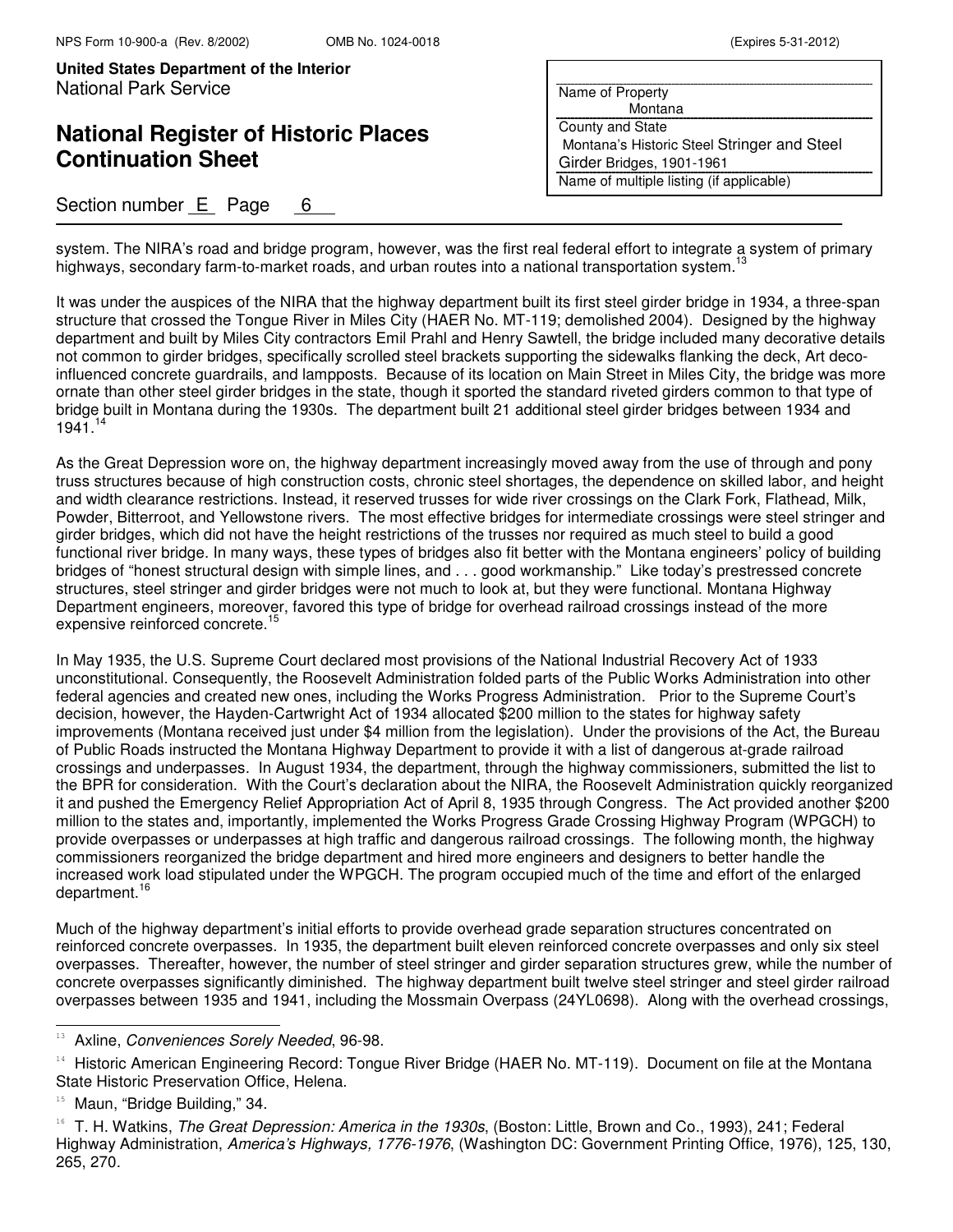## **National Register of Historic Places Continuation Sheet**

### Section number  $E$  Page 7

| Name of Property                            |
|---------------------------------------------|
| Montana                                     |
| County and State                            |
| Montana's Historic Steel Stringer and Steel |
| Girder Bridges, 1901-1961                   |
| Name of multiple listing (if applicable)    |

the highway department also built twelve underpasses between 1935 and 1938. The underpasses, of which the Orange Street Underpass (24MO361) in Missoula is the best example, consisted of steel stringer roofs and frames encased in concrete.<sup>17</sup>

The replacement of a new bridge over the Yellowstone River near Laurel in 1935 encouraged the city's business and civic leaders to lobby the highway commission for a new railroad overpass on U.S. Highway 10 between Laurel and Billings, one of the most heavily used roads in the state. To make matters worse, motorists had two dangerous at-grade crossings to traverse on what was also a very busy railroad. In July 1935, the Northern Pacific Railway and State Highway Commission designated a grade separation structure project east of Laurel as its number one priority. The overpass was one of the first to be funded under the federal government's Works Progress Grade Crossing program. Ben Ornburn completed the designs for the three-span, 269-foot steel girder structure in May 1935 according to the principals later articulated by his employee bridge designer Vere Maun: a structure that was functional and also visually appealing. On the first day of November 1935, the highway commission awarded the contract to Spokane contractor James Crick for the construction of a 3-span steel stringer overpass at the railroad's Mossmain junction (24YL0698).<sup>18</sup>

Crick began work on the overpass the following month and completed pouring the concrete for the piers by February 1936 when cold weather forced him to suspend work for a few weeks. The contractor used a new type of quick-setting concrete for the piers and deck. During the cold weather months, he encased the concrete piers in heavy building paper and used gas burners, called salamanders, to provide heat to cure the concrete. Despite precautions, though, one of the salamanders overheated and set fire to the wooden forms on one of the piers. By March, the pier had been repaired and work proceeded rapidly on the structure and its approaches. The overpass required nearly 157,000 cubic yards of fill material for the approaches. The soil was obtained on-site by the contractor and piled to 38 feet at its maximum height. The overpass utilized over one million pounds of structural steel on the superstructure and 48 tons of reinforcing steel embedded in the 774 cubic yards of concrete needed for the piers, deck, and guardrails. The overpass carried Highway 10 a maximum of 23 feet over four Northern Pacific tracks. Crick completed the structure in May 1936, fully three months ahead of schedule.<sup>19</sup>

The Mossmain Overpass opened with no fanfare on 23 May 1936. Northern Pacific brakeman George Yerger was first to drive a non-commercial vehicle over the bridge. The Laurel Outlook reported that the man "derived quite a thrill from the experiences" as it provided him with an "entirely new view of the far-flung Laurel yards, which he had known intimately for many years." The overpass was the longest and most massive steel girder bridge in the state when completed. Although the double-coursed concrete guardrails have since been replaced by much-less appealing Jersey Rails, the elegant cambered girders and streamlined appearance of the overpass continues to make it an aesthetically pleasing structure.<sup>20</sup>

By December 1941, the highway department constructed ninety steel stringer and steel girder bridges in Montana. That type of bridge constituted only seven percent of the 1,278 bridges built by the department during the Great Depression. The majority of bridges were reinforced concrete and timber stringer structures. The number of steel stringer and girder bridges, however, steadily increased during the decade, until they surpassed the number of concrete bridges built in 1939. The low profile and simple lines of steel stringer and girder bridges best met the intent of the highway department bridge engineers. In 1938, department engineer Vere Maun summed up that policy:

Good appearance in bridge structures can be obtained by the choosing of the proper type, by careful arrangement and proportioning of spans, honest structural design with simple lines, and by good workmanship. In the Montana Highway Bridge Division several studies are made of a bridge, sketches made, costs of each

Montana Highway Commission Meeting Minutes, books 6-8 (1933-1941); Federal Highway Administration, America's Highways, 130.

Axline, Conveniences Sorely Needed, 104-105.

<sup>&</sup>lt;sup>19</sup> Axline, Ibid, 105.

<sup>&</sup>lt;sup>20</sup> Axline, Ibid.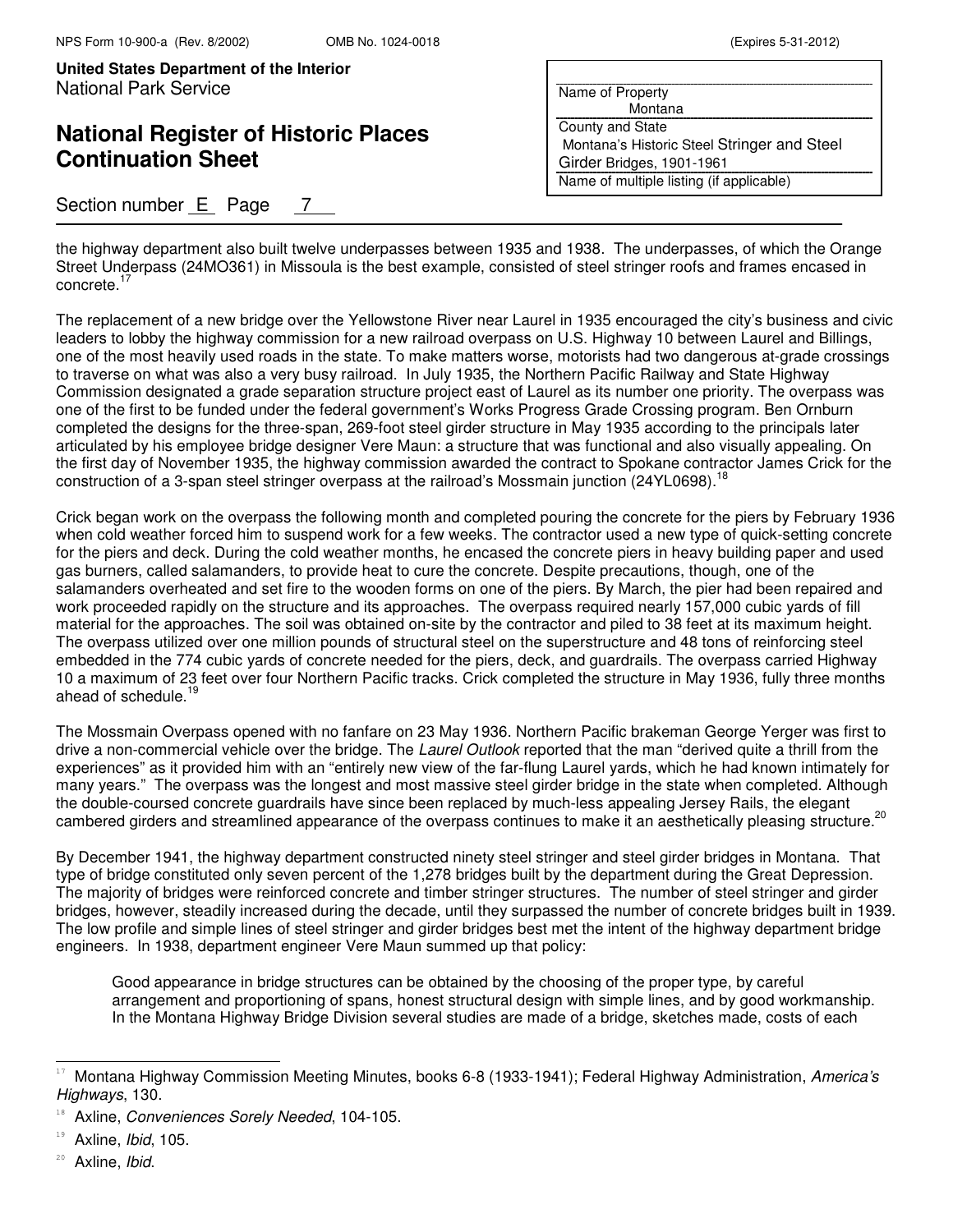# **National Register of Historic Places Continuation Sheet**

## Section number  $E$  Page 8

| Name of Property                            |
|---------------------------------------------|
| Montana                                     |
| County and State                            |
| Montana's Historic Steel Stringer and Steel |
| Girder Bridges, 1901-1961                   |
| Name of multiple listing (if applicable)    |
|                                             |

layout estimated and other factors considered before a choice is made. Then the layout is chosen that promises the best appearance as well as the most economical and suitable structure.

That type of bridge, moreover, while visually unimpressive, also allowed for longer spans than truss, concrete, and timber bridges, a significant factor in the design and construction of bridges in the state after the conclusion of World War II.<sup>21</sup>

As the 1930s drew to a close and war appeared unavoidable, the priorities of the state highway commissioners and the department engineers were redirected at the direction of the Bureau of Public Roads (BPR). Increasingly, discussions in commission meetings concentrated on the integration of Montana's roads and bridges into a national military strategic highway network. The BPR and Montana highway commission discussed at length which roads in the Treasure State provided the greatest value to the national defense and which roads were of secondary importance to that purpose. Primary highways, like U.S. Highways 10 and 91, best served the nation's interests in the event of a national emergency because of their connections to strategically important places in Montana and their interstate connections. Secondary roads functioned primarily as farm-to-market routes and were not as critical to the defense system. The BPR and state highway commission established three categories of strategically important defense highways in April, 1941. The First Priority highways included U.S. Highway 10 (the main east-west highway in the state later supplanted by Interstates 90 and 94) and Highway 91, which today parallels Interstate 15. These two highways, along with U.S. 87 between the Wyoming border and Billings, provided the necessary interstate connections and linked Butte, Anaconda, Helena, Great Falls, Billings, and the strategically important chrome mines in Stillwater County to the system. Second and Third Priority roads provided connections to important railroad centers and less important manufacturing and mining centers in Montana.<sup>22</sup>

The strategic highway system had a profound impact on Montana's bridge program. Because of the redirection of steel and oil supplies to military industries, the Public Roads Administration (PRA, formerly the Bureau of Public Roads) and the state highway commission prioritized its construction schedule to best meet the needs of the strategic highway system. The War Department deemed projects on First Priority highways as critical to national defense and directed that limited supplies of steel be utilized on those roads first. The highway commission and PRA then prioritized projects on the secondary system based on their proximity to strategically important main roads. As a result, it took years for the contractors to complete some bridge projects because of the unavailability of necessary building materials. Discussions between the commissioners and the highway department's engineers involved the modifications of existing roads and bridges to carry heavy military loads and debate on whether to post guards at important highway bridges in the event the United States became involved in the war.<sup>23</sup>

The Japanese attack on Pearl Harbor and Hitler's declaration of war against the United States ended the bridge-building boom, which peaked in 1936 and transformed Montana's transportation landscape. The Public Roads Administration, state highway commission, and the highway department built nearly 1,300 bridges of all shapes, sizes, and types between 1930 and 1941. Bridges built in the counties on what would later become Federal Aid highways and "feeder" roads in the late nineteenth and early twentieth centuries were replaced by the department in an effort to modernize the state's roads. Much of the program intended to make Montana's highways safer by providing sturdy and reliable timber, steel, and reinforced concrete bridges. Steel and reinforced concrete grade separations, moreover, provided safer crossings at busy railroad crossings.

#### World War II and the Post-War Years

Within weeks of the Japanese attack on Pearl Harbor on December 7, 1945 and President Franklin Roosevelt's declaration of war the following day, the highway commissioners canceled all bridge projects scheduled for construction

 $21$  Maun, "Bridge Building," 34.

<sup>22</sup> Montana State Highway Commission Meeting Minutes, Book 8, pp. 242-243, 298-299.

<sup>&</sup>lt;sup>23</sup> Steere, History of the Montana State Highway Department, 38-39; Montana State Highway Commission Meeting Minutes, Bok 8, p. 395; Planning Survey Division, Montana Highway History, 1943-1959, (Helena: State Highway Commission, 1960), 1-2.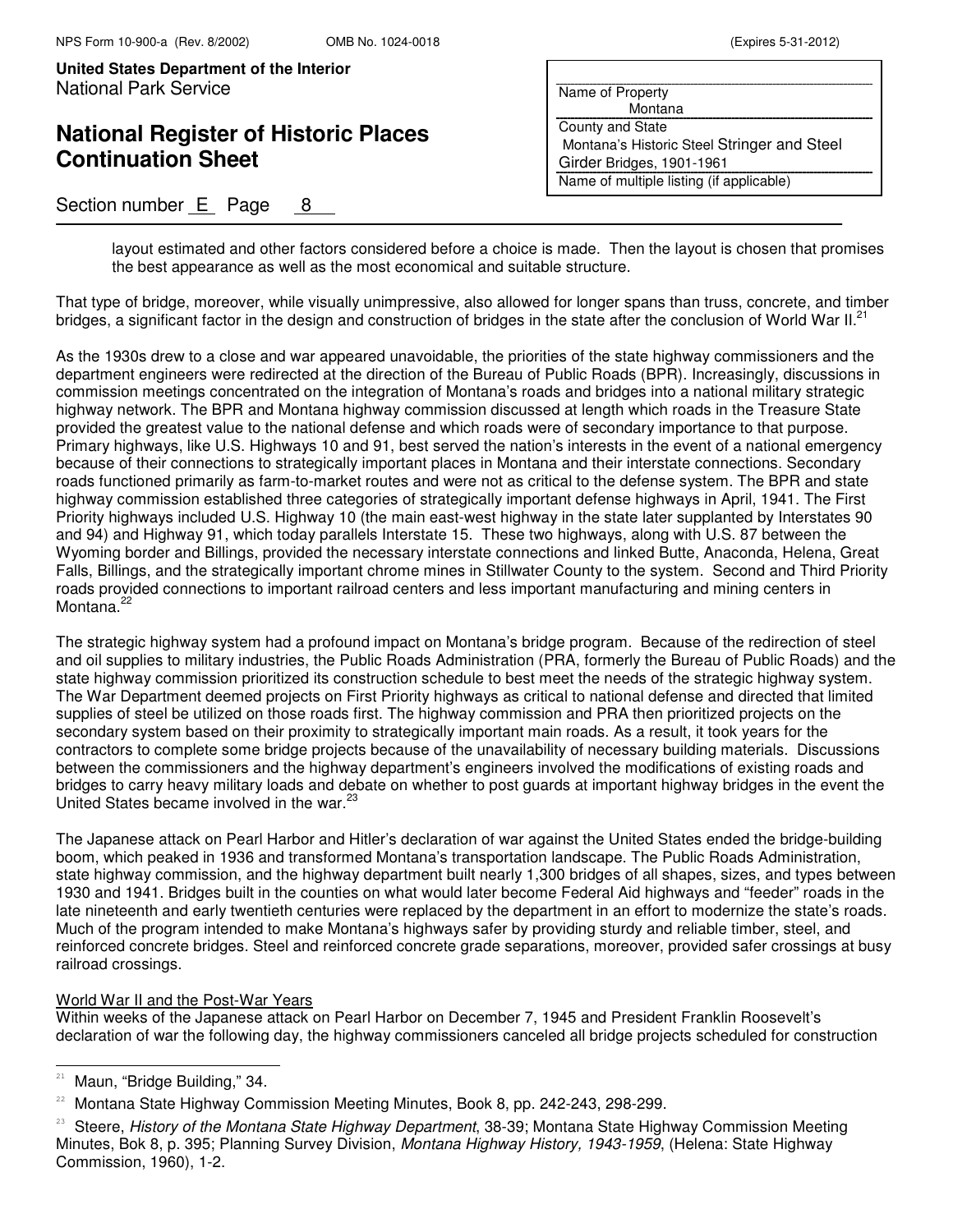## **National Register of Historic Places Continuation Sheet**

### Section number  $E$  Page  $9$

| Name of Property                            |  |
|---------------------------------------------|--|
| Montana                                     |  |
| <b>County and State</b>                     |  |
| Montana's Historic Steel Stringer and Steel |  |
| Girder Bridges, 1901-1961                   |  |
| Name of multiple listing (if applicable)    |  |
|                                             |  |

for the next few years, but allowed completion of those already underway. Only those projects essential to the national defense were certified by the War Department. Unless the highway or bridge was located on a Priority One road of the Strategic Highway Network, the Army and Navy would not authorize the expenditure of federal funds. In Montana, only projects on U.S. Highways 10 and 91 fell into that category. The military retained strict control of steel, restricting its use for projects deemed essential to the war effort. As the highway department's demanding program during the Great Depression faded, it encouraged its employees to find work in the war industries, promising them their jobs when the "national emergency" ended.<sup>2</sup>

Although Montana was traversed by three major east-west routes (U.S. Highways 2, 10, and 12), only US 10 connected important commercial, industrial, and population centers in the state. The highway, later bypassed by Interstates 90 and 94, linked rail centers and oil refineries in Billings and Laurel to the Butte mines, Anaconda smelter, and the sawmills around Missoula to the west coast. By contrast, Highways 2 and 12 passed through sparsely populated agricultural centers. The main north-south route in the state, U.S. Highway 91 provided a connection between Salt Lake City and the Canadian border that included Butte, Helena, and Great Falls. Because the War Department determined U.S. Highways 10 and 91 critical to the national defense, the highway commission allocated more money to road and bridge projects on those routes than on other roads in the state from 1942 to 1956.

By 1944, as victory against the Axis powers appeared imminent, Congress began planning for the post-war years. To that end, it passed the Federal Highway Act of 1944, which provided the foundation for the post-war highway-building boom by allocating \$1.5 billion to the states for road and bridge construction. The money, however, would not become available to them until after the conclusion of the war. Importantly, the Act created the National System of Interstate and Defense Highways and put more emphasis on roads and bridges in urban areas and secondary highways. Those roads were largely neglected by the highway commission during the 1930s. The Act also directed Montana Governor John Bonner, the highway department's former chief legal counsel, to create the Montana Highway Planning Committee (MHPC) to study the state's highway needs over the next decade.**<sup>25</sup>**

Composed of engineers, businessmen, and those employed in the agricultural and mineral industries, the committee published its findings in 1948. The report concluded that most of the bridges built by the highway department in the 1930s were outmoded by current traffic demands and would not be able to tolerate the loads placed on them by the modern commercial trucking industry. Prior to World War II, little discussion occurred regarding the industry in the highway commission meetings. By the late 1940s, however, bigger trucks and increased traffic caused by the post-war economy made the highway engineers take note of the damage the trucks caused Montana's roads and bridges. Although the federal government's make-work programs of the New Deal upgraded the state's road infrastructure, years of neglect during the war resulted in much of Montana's road system needing repairs and improvements. The report cited problems with bridges not built to post-war loading standards and that many were narrower than the roads leading to them, both posing serious safety hazards for motorists. Even before the committee presented its findings, the highway department embarked on a statewide program to improve bridges on both primary and secondary routes, mostly through widening existing structures.**<sup>26</sup>**

Postponed by the Montana Highway Department during the war, many of these early post-war projects also included the construction of large girder and steel stringer bridges over the Beaverhead, Bitterroot, Clearwater, Musselshell, and Madison rivers. The highway department oversaw the construction of five massive steel girder bridges over the Yellowstone River between 1949 and 1958, including the Huntley Bridge (24YL0656). Steel girders replaced trusses as the material of choice for river crossings in the late 1940s (they would be replaced by prestressed concrete in the early 1960s). Unlike the through trusses, girders were cheaper to construct and did not have the same overhead restrictions for commercial trucks. For shorter spans, the highway department continued to rely on timber bridges to cross smaller

j.

<sup>&</sup>lt;sup>24</sup> Steere, History of the Montana Highway Department, 103.

 $25$  Planning Survey Division, Montana Highway History, 3-4, 7.

<sup>&</sup>lt;sup>26</sup> Ibid, 9, 46; Montana State Highway Planning Survey, Preliminary Report on Highway Needs in Montana: Montana's Highway Problems, (Helena: State Highway Commission, 1948), 11-12, 33, 38.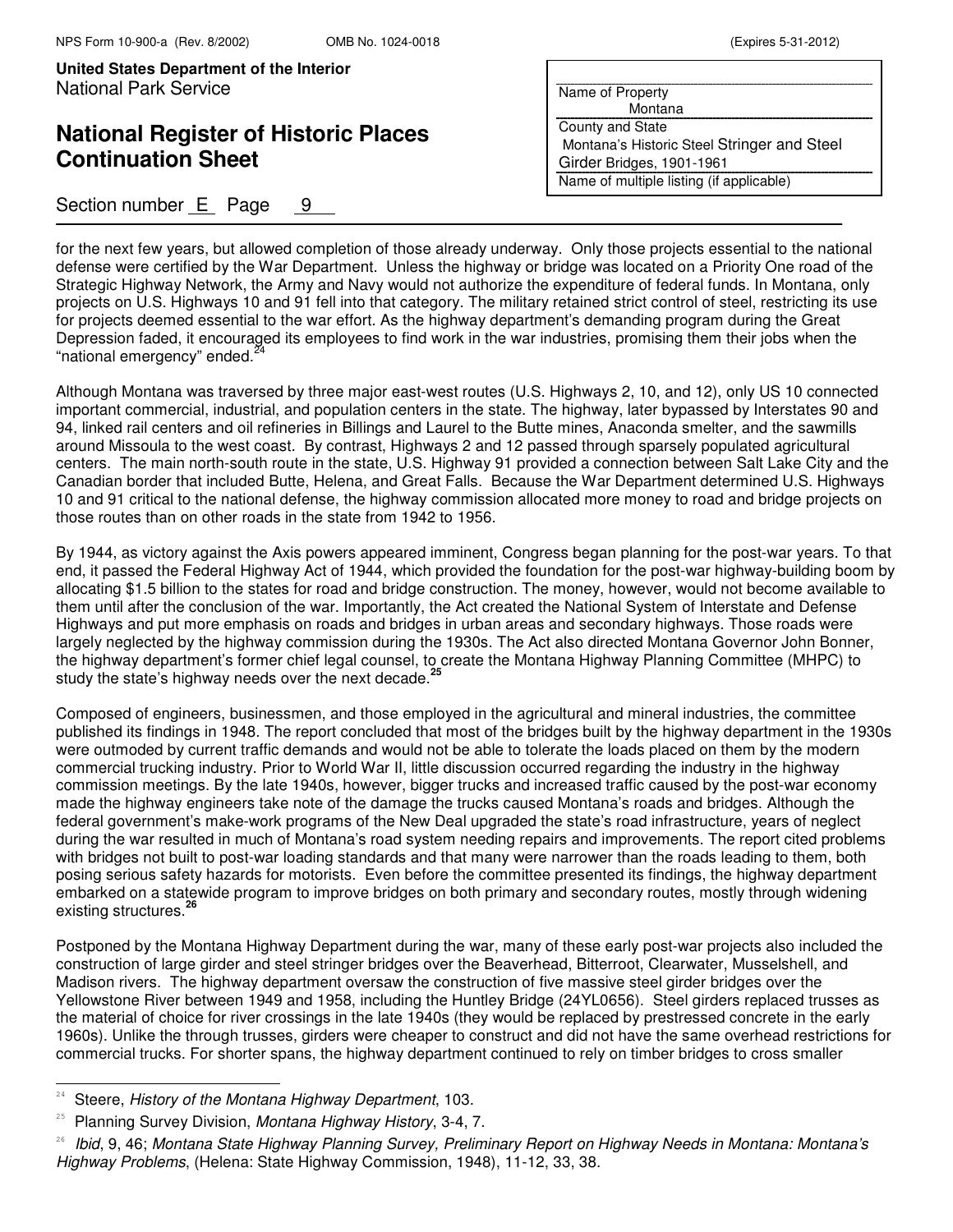j.

**United States Department of the Interior** National Park Service

# **National Register of Historic Places Continuation Sheet**

## Section number E Page 10

| Name of Property                            |
|---------------------------------------------|
| Montana                                     |
| <b>County and State</b>                     |
| Montana's Historic Steel Stringer and Steel |
| Girder Bridges, 1901-1961                   |
| Name of multiple listing (if applicable)    |
|                                             |

streams and drainages in eastern Montana. An overpass in Great Falls resurrected the railroad grade separation program in 1946. Unlike the WPGCH program of the 1930s, however, the federal government required the railroads to fund only ten percent of grade separation structures if it replaced an older overpass. The government funded the entire cost of the structure if it was a new grade separation.**<sup>27</sup>**

Many of the big bridges designed and built by the Montana Highway Department after World War II were located in proximity to the state's major urban centers to improve access from the surrounding rural areas and to improve trade networks between Montana's cities and towns. In 1948 and 1949, the commission let contracts to build new bridges near Butte, Missoula, and Billings. One of the most important of these projects was a new bridge across the Missouri River at Great Falls (24CA0401), which had a profound effect on the city, permanently altering its pattern of development by creating a new entrance to the city. Before 1951, the Second Avenue North Bridge provided the only access to Great Falls from west of the river. Tenth Avenue South at the time consisted of a scattering of warehouses, tourist cabin camps, auto repair shops, and working-class dwellings. Within a decade after the completion of the new bridge, Tenth Avenue South in the "Electric City" transformed into one the state's busiest thoroughfares, lined with stores, service stations, restaurants, and, by 1959, one Montana's first shopping malls. Where Tenth Avenue South once dead-ended at the Missouri River, it now provided access to two major highways and the expanding Malmstrom Air Force base.**<sup>28</sup>**

In June 1949, the highway commission let the contract for the bridge across the Missouri River at the west end of Tenth Avenue South, the "largest bridge and structural contract that this department has ever handled." The Anderson Construction Company of Great Falls underbid its competitors by \$221,000 to build the combination steel girder and reinforced concrete structure. At over \$1.7 million, it was also the most expensive bridge built by the highway department up to that time. The 2,093-foot bridge consists of six steel girder main spans and twenty-one steel stringer approach spans. The approaches rest on reinforced concrete hammerhead piers, the first of that design built in Montana. Instead of the standard ten-foot driving lanes, the bridge carried two fourteen-foot driving lanes over the river on a deck flanked by decorative concrete guardrails. Truly a Great Falls product, the Anderson Construction Company built the bridge and HGR Construction Company of the Electric City built the approach roads.<sup>2</sup>

The highway commission's new long-range plan to improve intra- and interstate travel and commerce manifested itself in the new Great Falls bridge, named the O. S. Warden Bridge in honor of Great Falls Tribune publisher and Good Roads activist Oliver S. Warden. Warden served as a member of the highway commission from 1924 to 1936. Dedication of the structure took place during the city's annual Fall Festival on September 15, 1951. Warden's widow, Eleanor, and son, Jock, cut the ribbon to the structure, opening up what would be one of the most important bridges built in Montana during the twentieth century. Great Falls Chamber of Commerce president Ray Welter called the bridge a "lasting monument to the loyalty and vision of community leaders with a burning desire to serve their fellow men." The bridge provided a new entrance to Great Falls off U.S. Highway 91 (and later Interstate 15) and facilitated the shipment of goods between eastern and western Montana via Montana Highway 200. The Warden Bridge symbolized the optimism and prosperity of the highway department's bridge programs after the war.**<sup>30</sup>**

Years of neglect and changes in vehicle weights had a serious impact on many older bridges in Montana during the early 1950s. The highway commissioners regularly received requests from communities to replace seriously deficient and, in some cases, dangerous bridges. To add to the problem, the commissioners often believed they were not responsible for bridges on primary roads built with county funds. The City of Forsyth approached the commission about replacing the Yellowstone River Bridge that carried U.S. Highway 12 traffic into the north side of that community. Instead of considering

<sup>&</sup>lt;sup>27</sup> Montana State Highway Commission meeting minutes, book 9, p. 165, Helena; Planning Survey Division, Montana Highway History, 5.

Sanborn Fire Insurance Company Maps: Great Falls, Montana, 1929, 1950, 1957, MHS Research Center, Helena.

<sup>&</sup>lt;sup>29</sup> Montana State Highway Commission Meeting Minutes, Book 9, pp. 398, 407, 409.

Ibid, pp. 10, 274; "Bonner Cites Warden's Road Vision," Great Falls Tribune (15 September 1951); Montana State Highway Commission meeting minutes, book 10, pp. 309-310; "O.S. Warden Bridge Dedication Features Second Day of Fall Festival," Great Falls Tribune (14 September 1951).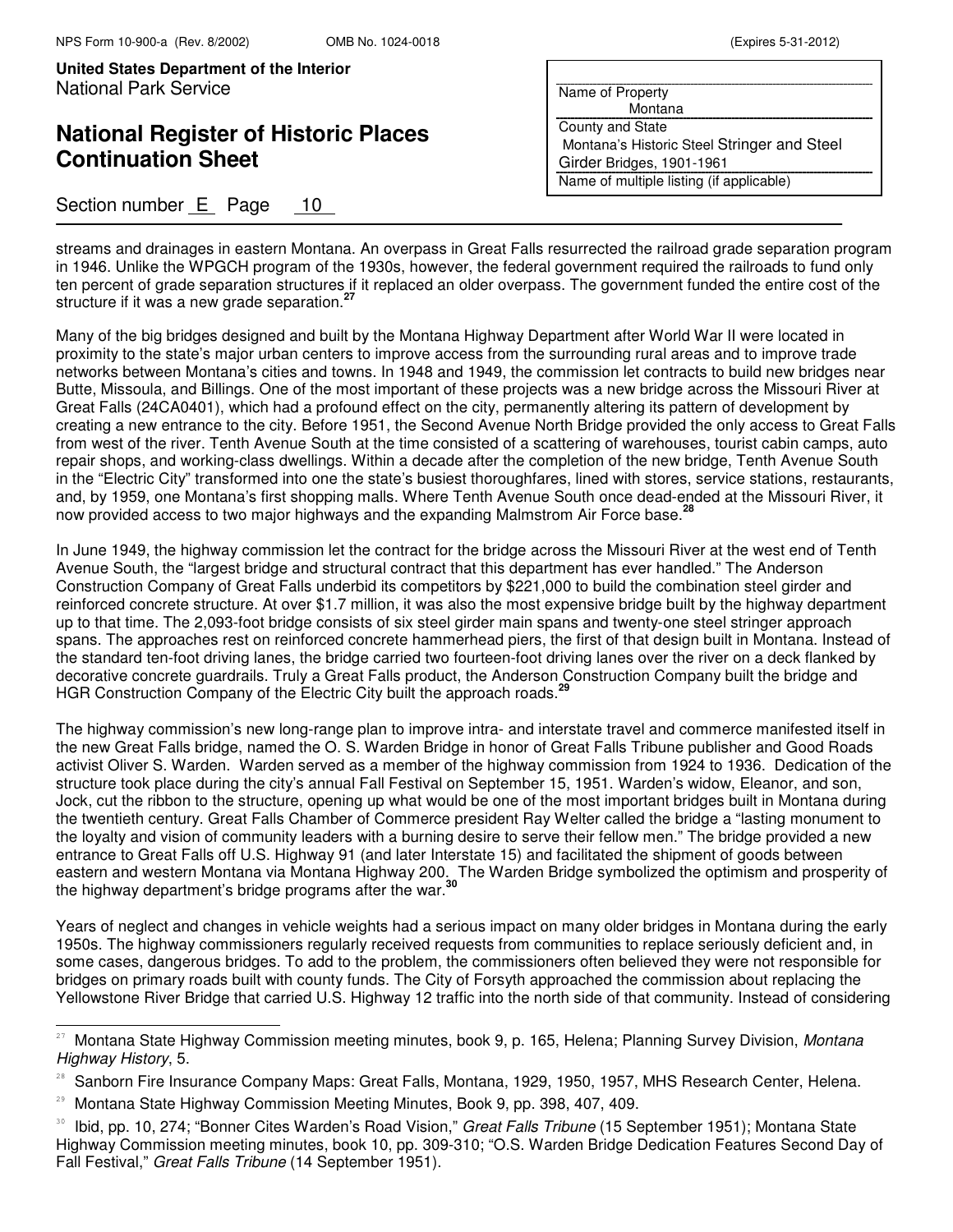# **National Register of Historic Places Continuation Sheet**

## Section number E Page 11

| Name of Property                            |
|---------------------------------------------|
| Montana                                     |
| County and State                            |
| Montana's Historic Steel Stringer and Steel |
| Girder Bridges, 1901-1961                   |
| Name of multiple listing (if applicable)    |

the replacement of the bridge, which the commissioners declared was Rosebud County's responsibility, they contemplated limiting the maintenance of the road that led to it until the county replaced or repaired the old bridge.<sup>31</sup>

The Cold War played a significant role in deciding what bridges the highway commission funded during the 1950s. Bridge projects not located on the National System of Interstate and Defense Highway were not highly prioritized by the commissioners. The system replaced the War Department's old Priority One, Two and Three highways of the Second World War in 1944. Consequently, the highway commission was reluctant to assume many major bridge projects not on that system. The public's strong feelings about some deficient bridges and the highway commission's lack of enthusiasm in replacing them led the 34<sup>th</sup> Legislature to pass a law in March 1955 that provided direction to the highway commission. Intended to promote the construction of new bridges across the Yellowstone and Clark Fork rivers, Senate Bill 49 authorized the highway commission to allocate funds to pay "for the reconstruction of any major bridge or bridges on the State Highway Primary System." The legislators had four bridges specifically in mind when they crafted the law and considered each "dangerous, by their very nature, to the traveling public." Three crossed the Yellowstone River at Glendive, Forsyth, and Miles City. The fourth spanned the Clark Fork at Missoula. All were steel girder bridges. Between October 1955 and September 1956, the Department awarded contracts for the three Yellowstone River bridges. It later replaced the Clark Fork bridge at Missoula.<sup>32</sup>

None of the four bridges stipulated for replacement by the legislature were critical components of the National System of Interstate and Defense Highways, which occupied much of the highway commission's attention during the Fifties. Montana had 1,221 miles of highway on the system, including U.S. Highways 10, 91, and part of 87. The highway department's overall program remained steady, with 25 bridge projects let to contract each year. As in the 1930s, most were timber bridges. Unlike previous decades, though, a higher percentage of the projects were located on secondary farm-to-market roads. Created by the state highway commission at the direction of the Bureau of Public Roads in 1934, Montana's secondary highway system consisted primarily of old county roads that provided access to important agricultural and mining areas in the state. The creation of the system made the roads eligible for federal funds for upgrading and maintenance. The lack of federal funding for road and bridge projects during the war meant the highway department conducted no work on the system until increased federal funding became available after the war. The secondary highway system was critical to the state's economy, facilitating the transportation of agricultural and mining products to the primary highways and, thence, to the urban shipping centers. Most of the bridges on the system, however, were constructed by the counties and failed to meet the current federal standards. Beginning in 1946, the highway initiated a program to improve the secondary highways. Despite a steady program on both primary and secondary highways, by 1956, fully 94% of the state's bridges were deficient in some way; either they were too narrow for the approach roads or they failed to meet load standards.  $33$ 

The crowning achievement of the Montana Highway Department's bridge program during the 1950s was a steel girder bridge across the Missouri River (24FR0804) between Malta and Lewistown. Grateful area residents later designated it the Fred Robinson Bridge for the man who worked so hard to get it built, the bridge was the most expensive and prominent structure built in Montana during the decade. The culmination of a four-decade effort by residents in Blaine, Fergus, and Phillips counties, it provided a river crossing that encouraged economic development of central Montana.<sup>34</sup>

State Senator Fred Robinson spearheaded a bill through the 1953 Legislature that authorized the creation of a Toll Bridge Authority to sell bonds "and to take other action necessary to construct, maintain, and operate toll bridges" in Montana. The law was designed specifically to construct a bridge across the Missouri River between Malta and Lewistown. Within a year, however, the highway commissioners learned that the bridge could be financed through the regular process without

<sup>&</sup>lt;sup>31</sup> Montana State Highway Commission meeting minutes, book 10, p. 76; ibid, book 12, pp. 38, 195.

<sup>&</sup>lt;sup>32</sup> Planning Survey Division, Montana Highway History, 2-4, 8.

<sup>&</sup>lt;sup>33</sup> Steere, History of the Montana State Highway Department, 31.

<sup>&</sup>lt;sup>34</sup> A Missouri River bridge between Malta and Lewistown was a regular discussion topic in Montana State Highway Commission meetings beginning in the early 1920s until the commissioners let the contract to the N. A. Nelson Construction Company to build the bridge. There are too many citations to list here.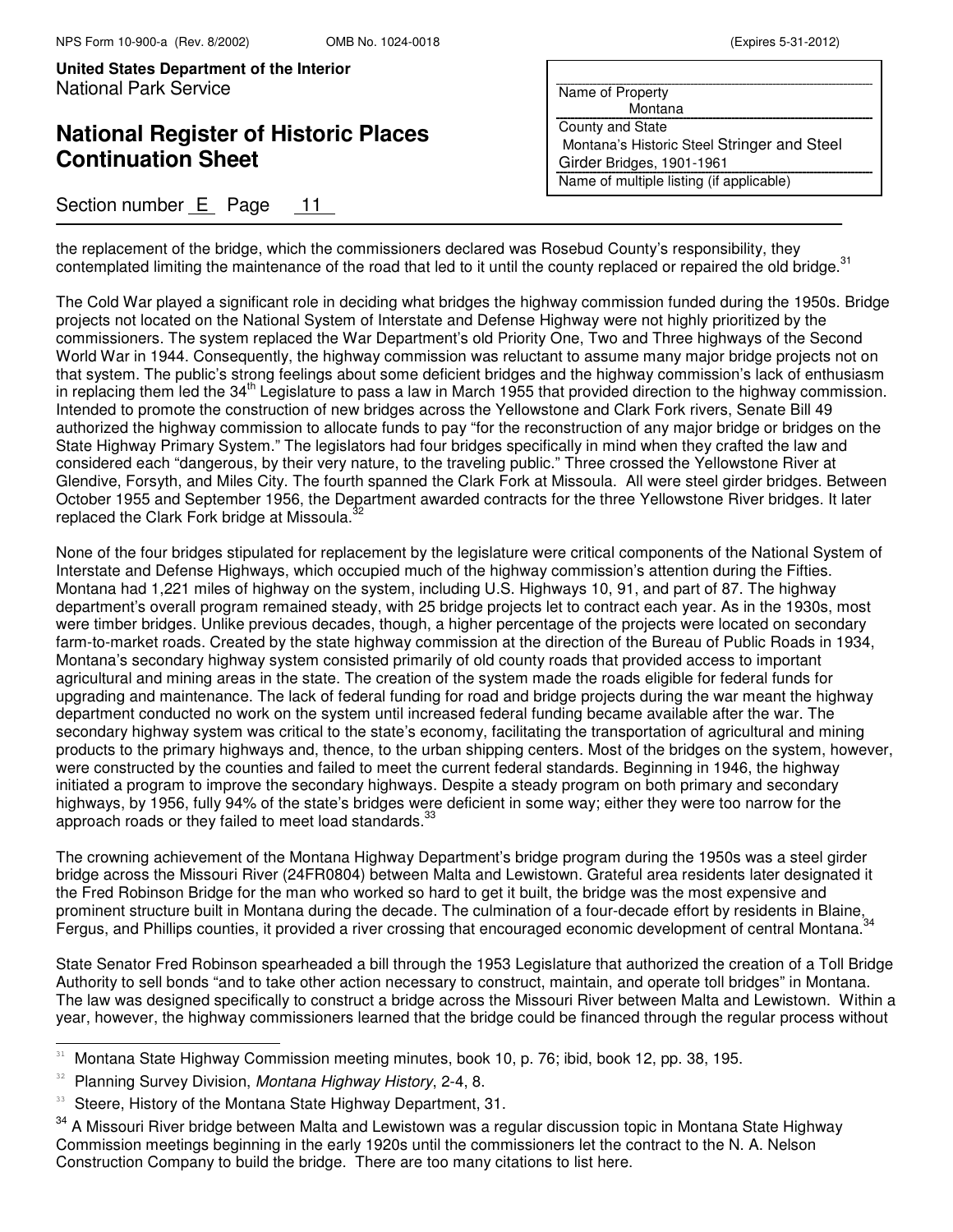# **National Register of Historic Places Continuation Sheet**

## Section number E Page 12

| Name of Property                            |
|---------------------------------------------|
| Montana                                     |
| County and State                            |
| Montana's Historic Steel Stringer and Steel |
| Girder Bridges, 1901-1961                   |
| Name of multiple listing (if applicable)    |

the need for making it a toll facility. Indeed, because the site of the proposed bridge was located on federally owned land within the Charles M. Russell National Wildlife Refuge, the government would pay the full cost.<sup>35</sup>

On 26 July 1955, the State Highway Commission finally advertised for bids to construct the bridge. Unfortunately, all bids came in over the engineer's estimate. Consequently, the Commission held off re-advertising the contract until it made modifications in the design of the structure. On 25 October 1956, the Wyoming-based N. A. Nelson Construction Company's low bid of \$718,051.25 won them the contract. The Paper, Calmenson & Company of St. Paul, Minnesota, obtained the contract to provide 73 tons of reinforcing steel for the concrete piers, while the American Bridge Company of Gary, Indiana, would supply the 475 tons of structural steel. Caird Engineering of Helena submitted the low bid for the steel guardrails. The Nelson Company purchased the cement for the bridge from the Ideal Cement Company of Trident. It obtained the aggregate from a commercial gravel pit near Lewistown.<sup>36</sup>

The construction of the bridge proved a logistical nightmare for the contractor. The construction site was located thirty-one miles from the nearest railroad terminal at Roy. The building material had to be trucked in from the Milwaukee Road Railroad station at Roy over a road that was "mostly a trail of the worst kind of gumbo imaginable." The materials could only be hauled in during periods of dry weather. Nelson established a twelve-unit trailer camp at the bridge site (at the current site of the Bureau of Land Management's recreational facility). To accommodate the workers, the company drilled a well, laid water and sewer pipes, and built a small electric light plant. Despite the amenities, the contractor's superintendent, Earl Rook, later stated that he "had more trouble keeping experienced men on the job than on any job he [had] ever built."<sup>37</sup>

The structural steel did not arrive in the railhead at Roy until June 3, 1958 – a delay of nearly six months. Because the roads were nearly impassable, the contractor could not begin trucking the steel to the construction site until June 27. In order to meet the contract deadline, the Nelson Company expanded its work schedule to 9-hour days, six or seven days a week. The company completed the superstructure and had just begun painting the bridge when a second shut down order was issued on November 22, 1958. Named for the state senator who championed the project for over two decades, the Fred Robinson Bridge finally opened for traffic in March 1959. It was the last major steel girder bridge constructed in Montana before the Interstate highway program took priority.<sup>38</sup>

Aesthetics gave way to speed and convenience, which in an ironic way was the intention of the very first Montana bridge builders. Bridges built during the late 1940s and 1950s were devoid of the visual appeal represented in many of the bridges of the pre-war years. They were simple, utilitarian, and functional. They could accommodate the demands placed on them by the commercial truckers, the military during the Cold War, and by tourists. They were, sadly, not much to look at, but they served their purpose. They became uninteresting and largely unnoticed extensions of the road, precursors of the regimentation of the Interstate highway era of the next decade. What the bridges lacked in individual distinction, however, they more than made up for in their practicality. Post-war Montana bridges served the purpose and intent of the federal and state governments to provide motorists with a dependable structure that could more than accommodate the traffic placed on them.

### **Glossary**

<sup>&</sup>lt;sup>35</sup> Laws, Resolutions, and Memorials of the State of Montana Passed by Thirty-Third (1953) Assembly in Regular Session, (Helena: State Publishing Co., 1953), 52-63; Montana Highway Commission Meeting Minutes, Book 13, 70 (29 November 1954).

<sup>&</sup>lt;sup>36</sup> Ibid, Book 13, 170-171 (26 July 1955); Ibid, Book 13, 422-423 (25 October 1956); Bridge Construction File No. F-FLH 333(13), Montana Department of Highways Bridge Bureau Records, Montana Historical Society, Helena; "Bridging the Missouri Saves Miles," Western Construction, (April 1958), 56, 59.

<sup>&</sup>lt;sup>37</sup> "Bridging the Missouri Saves Miles," 56, 59; Bridge Construction File.

<sup>38</sup> Ibid.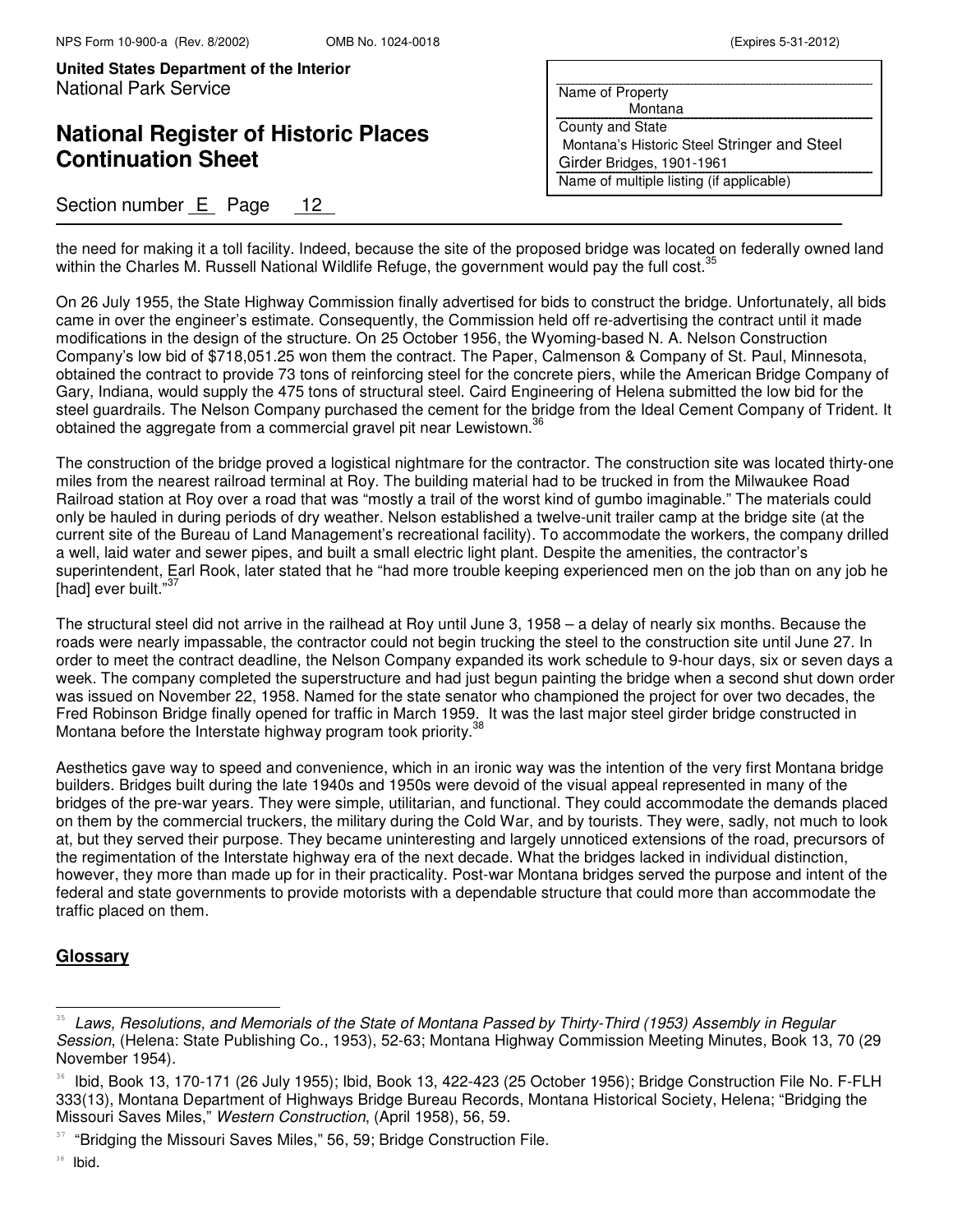## **National Register of Historic Places Continuation Sheet**

### Section number E Page 13

Name of Property Montana County and State Montana's Historic Steel Stringer and Steel Girder Bridges, 1901-1961 Name of multiple listing (if applicable)

Abutment: A concrete or wood structure used to support the ends of bridges and to transfer traffic off the deck of the bridge.

Beam: A generic term for a variety of horizontal structural components. Beams can be constructed of wood, metal, concrete, or combinations of these materials. They may be solid, flat, I-shaped, T-shaped, latticed, or boxed.

Deck: The horizontal surface that stretches from abutment to abutment of a bridge. Traffic and utility loads are placed on the deck. In modern bridges, most decks are concrete. The deck also provides stiffness for the bridge by connecting support beams and trusses.

Girder: A main support member for the structure that usually receives loads from floor beams and stringers; also, any large beam, especially if built up.

Guard Rails: Metal, concrete or wood panels on the side of bridges that serve to prevent traffic from leaving the bridge mid-span.

Guard Walls: Metal, concrete, or wood walls along the sides of bridges to prevent traffic from leaving the bridge mid-span. Closed balustrade guard walls present a solid wall surface, though many have surface decoration in the form of grooves or geometric patterns.

Jersey-barriers: A type of modern closed-balustrade guard wall designed to deflect traffic back onto the roadway. These barriers are either permanent or can be installed in removable modules.

Pier: A mid-span bridge support. Piers transfer bridge loads from the spans to the ground. Piers can be either solid walls or multiple columns. Piers can be constructed of a variety of materials including concrete, metal or wood.

Pier Cap: A transverse member connecting the top of pier columns or the top of a wall pier. In beam bridges it supports the stringers of the bridge.

Piling: A metal or wood pole that is driven into relatively soft sediments to provide support for bridges, either mid-span or in the abutments.

Piling cap. A transverse member connecting a linear series of pilings. In addition to providing a support for bridge stringers, the cap also compensates for any irregularities in the tops of the piling produced by the driving of the pilings.

Stringers: A series of parallel beams supporting the deck of a bridge. These beams run lengthwise to the bridge and are supported by abutments and / or center supports. The terms "Stringer", "Beam" and "Girder" are often used interchangeably in the literature. However, stringers usually directly support the deck while girders are often employed transversely to support or connect the stringers. Both are composed of beams.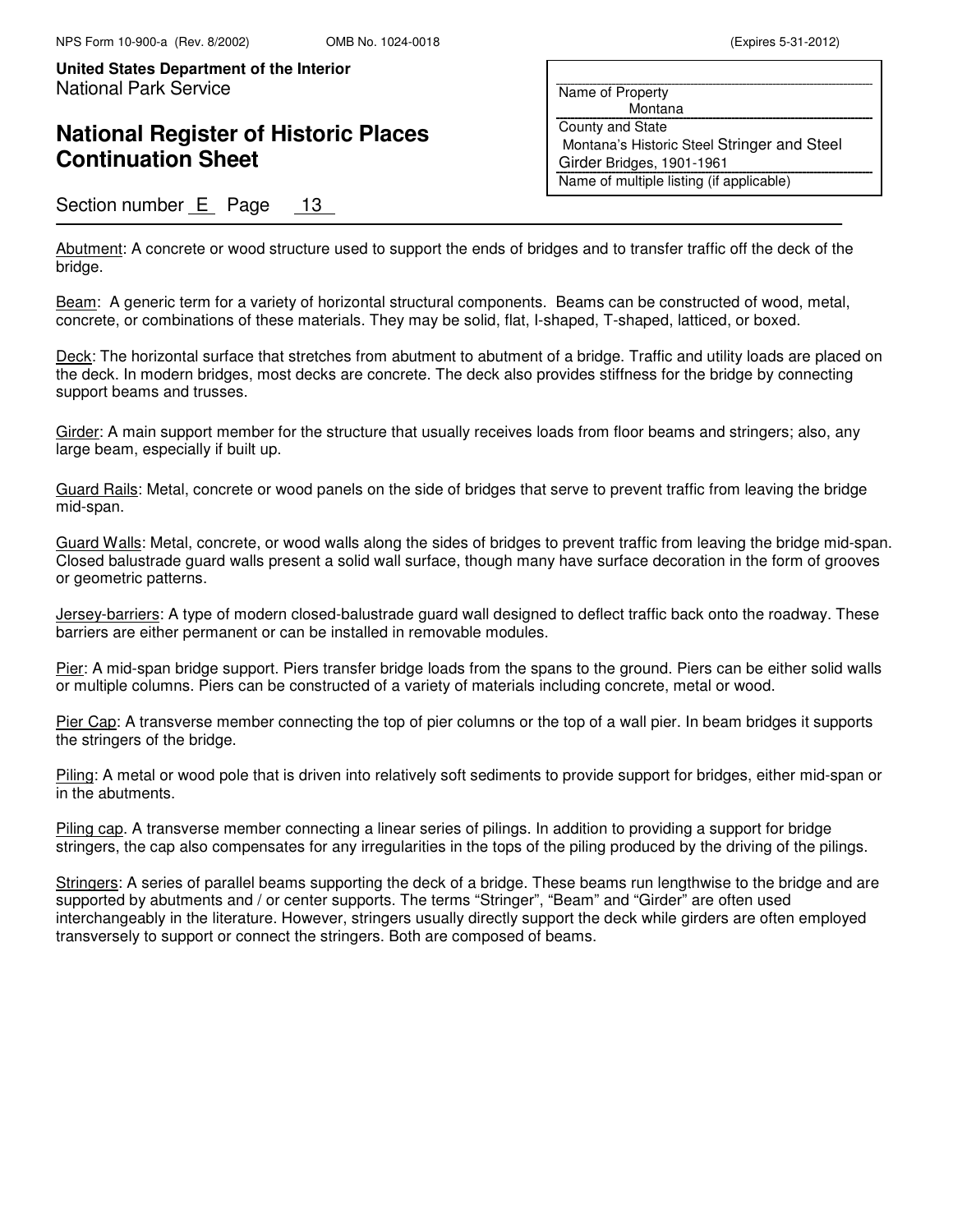## **National Register of Historic Places Continuation Sheet**

Section number F Page 1

#### **F. ASSOCIATED PROPERTY TYPES**

L

#### A. Introduction: Bridges and the National Register Evaluation Criteria<sup>39</sup>

This documentation form examines steel stringer and steel girder bridges constructed in Montana from 1901 to 1961. According to National Register Bulletin No. 15, "How to Apply the National Register Criteria for Evaluation," to be eligible for listing in the National Register of Historic Places, a bridge must be significant in state, local or national history, architecture, engineering or culture, and possess integrity of location, setting, design, material, workmanship, feeling, and association. In addition, the bridge must meet one or more of the four National Register Criteria:

- A. be associated with events that have made a significant contribution to the broad patterns of our history; or
- B. be associated with the lives of persons significant in our past;
- C. embody the distinctive characteristics of a type, period, or method of construction, or that represent a significant and distinguishable entity whose components may lack individual distinction; or
- D. have yielded, or may be likely to yield, information important in prehistory or history.

The specific means by which a bridge may meet each of the National Register Criteria are discussed below.

National Register Criterion A: Under Criterion A, an historic steel stringer or steel girder bridge may be eligible for the National Register through its association with historic themes. Applicable areas of significance for bridges as defined in National Register Bulletin No. 16 include:

- Exploration/Settlement: Bridges, especially early bridges, may have been associated in a meaningful way with the settlement or development of a geographically definable area. Larger bridges over major rivers may have significance for their historical associations with regional settlement or development.
- Industry: The design of bridges is closely associated with the technology and process of producing new materials. Bridges associated with the development and introduction of new materials are important.
- Politics/Government: The construction of bridges has most often been undertaken by governmental bodies first townships, then counties, and later the state with federal regulations and financial inducements. Bridges may be significant if they represent important patterns in the methods counties awarded contracts or are associated with standardized state designs. Although the Montana State Highway Commission began providing bridges plans to the counties in 1915, it was not until 1926 that all bridge engineering work was assumed by the state. Other important bridges may be associated with federal emergency relief and New Deal programs, such as the Works Progress Administration, intended to create labor intensive jobs during the Great Depression.
- Transportation: Every historic steel stringer or steel girder bridge in Montana found eligible for the listing in the National Register of Historic Places is associated with the "broad pattern" of transportation. Bridges may gain additional significance under this theme if they facilitated major passage to or through a region or played an important role in the development of an effective transportation system. Large bridges, especially the costly steel girder structures, represent major investments on the part of counties to address the public's demand for adequate transportation routes.

<sup>39</sup> This section of the MPD is adapted from "Historic Highway Bridges of North Dakota" (February 1997). The document was prepared for the North Dakota State Historic Preservation Office by Mark Hufstetler of Renewable Technologies, Inc. of Butte, Montana.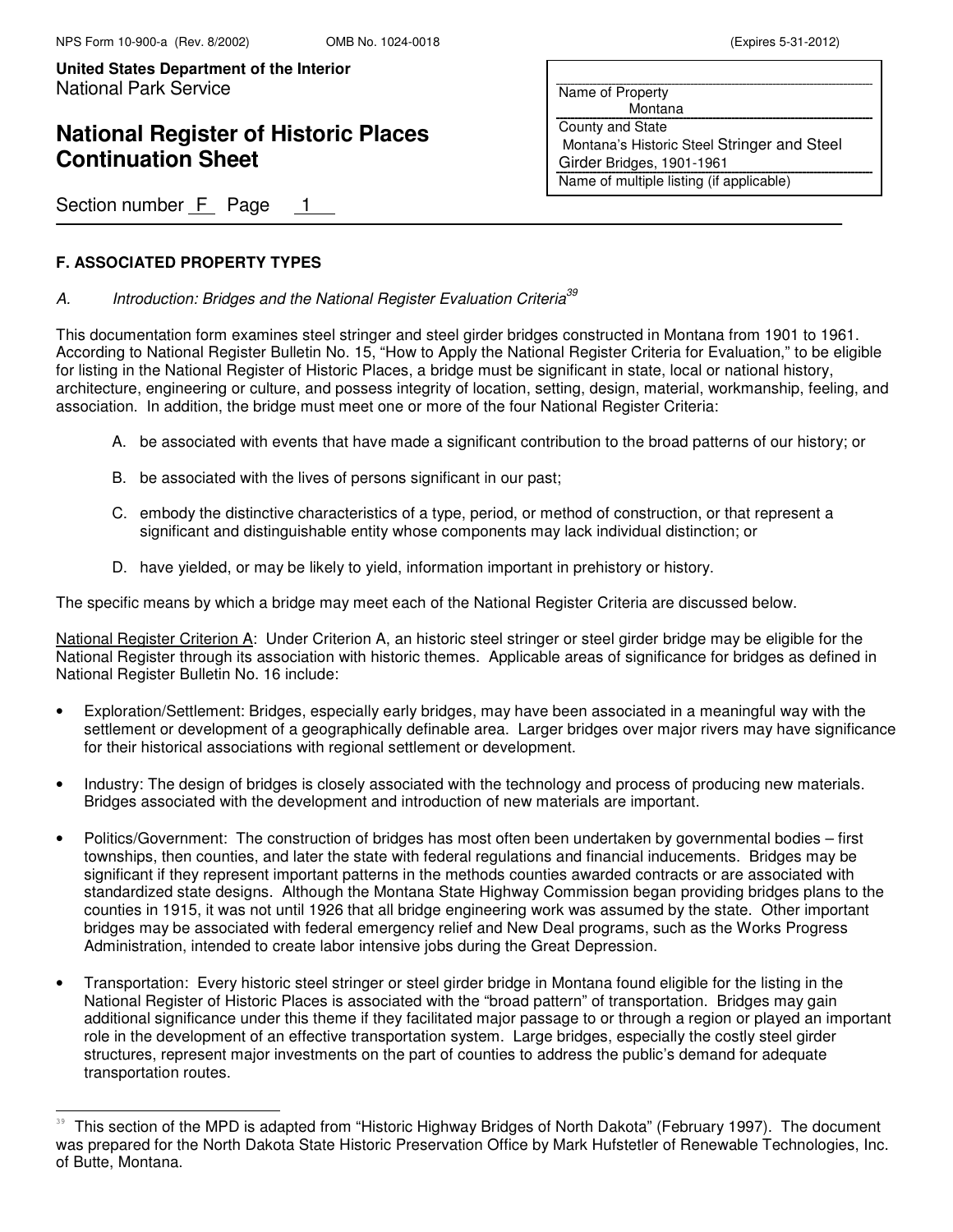## **National Register of Historic Places Continuation Sheet**

### Section number F Page 2

| Name of Property                            |
|---------------------------------------------|
| Montana                                     |
| County and State                            |
| Montana's Historic Steel Stringer and Steel |
| Girder Bridges, 1901-1961                   |
| Name of multiple listing (if applicable)    |

National Register Criterion B: Under Criterion B, an historic steel stringer or steel girder bridge may be eligible for the National Register if a historically significant person's importance relates directly to the structure. Since the National Register's guidelines state that properties significant as an important example of an engineer's skill should be nominated under Criterion C, it is rare that a bridge would be found eligible under Criterion B. Because all historic bridges in Montana were constructed from standardized designs or from designs purchased from catalogues, no known bridge in the state is eligible for the National Register under Criterion B.

National Register Criterion C: Under Criterion C, an historic steel stringer or steel girder bridge may be eligible for the National Register if it embodies "the distinctive characteristics or a type, period, or method of construction, or represents the work of a master, possesses high artistic value, or represents a significant and distinguishable entity whose components may lack individual distinction." The only applicable area of significance for bridges under this criterion from Bulletin 16 is in the category of engineering.

The design and popular use of bridge types is closely tied to the development of new materials and an understanding of their use. Bridges can provide excellent illustrations of the changes that occurred in metal and concrete technologies. Some bridges may be significant as rare examples of a type, either as design experiments or widely accepted types that are no longer common. Other bridges, by their ubiquity, are significant as representative examples of a commonly used type and method of construction. Engineers also added aesthetic details, such as decorative balustrades, to some bridges which increase their significance beyond the pure mathematical application of the science.

National Register Criterion D: Under Criterion D, an historic steel stringer or steel girder bridge or its remains may be eligible for the National Register if it can yield important information about bridge technology or construction. The information should be embodied in the bridge or its remains; the mere existence, or former existence of a bridge at a particular location does not constitute sufficient important information. Furthermore, the information should not be available through other sources, such as historical documents or extant bridges. Prior inventories of Montana highway bridges have failed to identify any properties that meet this criterion.

### B. Property Types

#### **I. Name of Property Type:** Steel Stringer and Girder Highway Bridges

#### **II. Description:**

L

This property type includes those bridges that use steel beams to span an opening or other obstruction. The beams may span between the abutments and piers or be anchored to the abutment and cantilevered over a pier. The beams are either I-beams or built-up of steel plates and angle iron sections. In its simplest form, the I-beams and girders are spaced close together to carry the deck.

The I-beam represents the structural steel shape most common today. The shape (two equal and flat flanges) was first employed in building construction prior to the Civil War. It was not until the turn of the twentieth century that steel I-beams gained general acceptance in bridge construction, primarily in short-span applications where timber stringers were formerly used. Through the 1910s, the relatively small I-beam sections available generally limited the use of steel stringer bridges to 40 feet. In Montana they were used primarily by the counties on farm-to-market roads. As steel mills increased the depth of the I-beam through the 1920s, the maximum span of I-beam bridges also increased the reach to 80 feet by 1928 (although 60-foot spans were considered the most efficient). One of the most common uses of steel stringer bridges during the 1930s was to create grade separation structures between highways and railroads.<sup>40</sup>

Milo S. Ketchum, Structural Engineers' Handbook, (New York: McGraw-Hill, 1914), 118; Josef Sorkin, "Design of Highway I-Beam Bridges; Simple, Continuous and Cantilever Spans," Civil Engineering Thesis, University of Nebraska, 1936.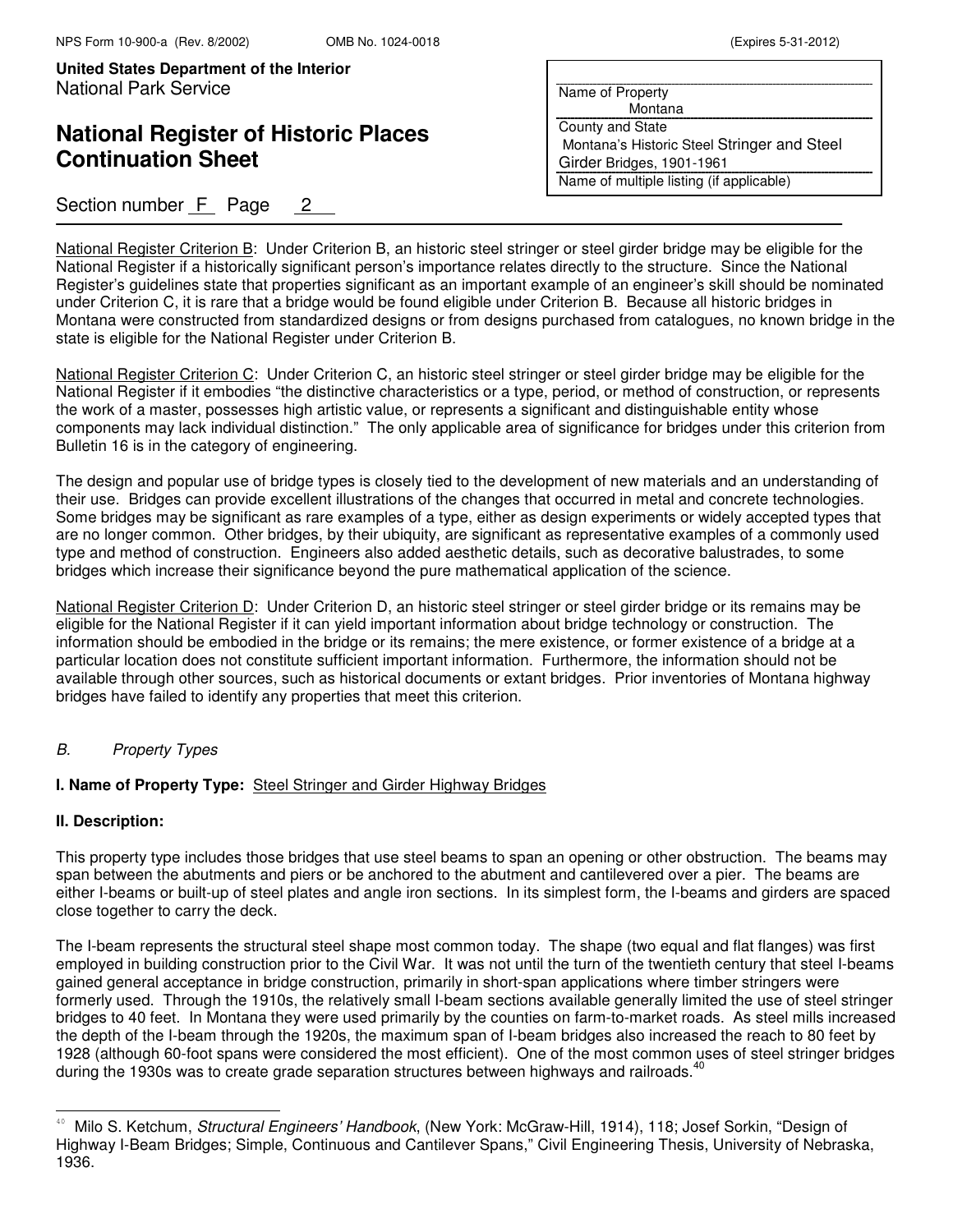## **National Register of Historic Places Continuation Sheet**

### Section number  $F$  Page 3

| Name of Property                            |
|---------------------------------------------|
| Montana                                     |
| County and State                            |
| Montana's Historic Steel Stringer and Steel |
| Girder Bridges, 1901-1961                   |
| Name of multiple listing (if applicable)    |

During the 1910s, engineers recommended steel girder bridges be used in urban areas to support heavier loads; steel truss bridges remained more economical at the time for country roads. Through the 1920s, steel girder bridges gradually gained acceptance over truss bridges, the main advantage being the protection of the structural members from errant vehicles. Limitations in field riveting capabilities and the maximum lengths of beams railroads could carry generally limited spans to about 100 feet until the 1930s.<sup>41</sup>

During the 1930s, I-beams and girders saw greater use by the Montana Highway Department because of improvements in materials and fabrication methods. Increasingly during the Great Depression, steel stringer and girder bridges supplanted steel truss bridges as the bridge type of choice for major river crossings and for railroad grade separation structures. Steel stringer and girder bridges weren't limited by height and width restrictions standard to truss bridges. They also best fulfilled the department's policy of designing aesthetically pleasing structures that melded into the landscape rather than stand in stark contrast to it as did the truss bridges. Despite that, the highway department continued to build steel through truss bridges at wide river crossings until 1946. Thereafter, however, the department relied totally on steel stringer and girder bridges for all river crossings and grade separation structures.

#### **III. Significance**

L

Within the general guidelines for significance of Montana steel stringer and steel girder highway bridges established in the introduction to the property types section, the following steel stringer and steel girder bridge specific information is added:

Criterion A: Both in-state and out-of-state fabricators and contractors are important to the history of Montana bridge building for introducing steel bridge technologies. For steel stringer and steel girder bridges, however, those fabricators and contractors had little impact before 1915. In Montana, simple steel stringer bridges were built by county work crews on farm-to-market roads, for example the Locate Creek Bridge (24CR0761). The first large steel girder bridge built by a contractor under the auspices of the Montana Highway Department was constructed in 1919 across Otter Creek in Powder River County (the bridge is no longer extant). Although smaller, local and out-of-state companies also successfully competed for Montana bridge contracts, especially after 1915 when the state began overseeing the advertising and bidding process for the counties, steel stringer bridges usually cost less than \$500 and did not fall under the purview of the state.

Because of the low cost of the bridges and because they were often built by county crews, few references occur in Montana county records. Instead, one must rely on empirical methods to gain a general (and incomplete) estimate about the number of steel stringer bridges built in the counties before 1915. In this case, that evidence is provided in the Montana Department of Transportation's (MDT) on- and off-system bridge inventories. Evidence suggests that the counties built at least 61steel stringer and girder bridges before 1926. The number, however, is likely much higher because only those bridges currently being inspected by the MDT are on the list and the agency does not inspect all county-owned bridges.

In 1915, the Montana State Highway Commission's bridge department standardized the design of steel stringer bridges. It also oversaw the advertising and bidding process for individual bridges that cost more than \$500 on county-maintained roads and all bridges located on the Federal Aid highway system. The state usually let groups of steel stringer bridges to contract in conjunction with road improvement projects on those same segments of highways. Steel girder bridges, because of their greater size and complexity, were let to contract as individual projects. That pattern of bridge construction applied to all bridges built by the Commission and the Montana Highway Department (after 1919).

Steel stringer grade separation bridges constructed in Montana after the passage of the Hayden-Cartwright Act in 1934 are significant for their association with a national program to eliminate dangerous at-grade railroad crossings on primary highways and replace them with grade separation structures. The program, supported by the Works Progress Grade

<sup>41</sup> Ketchum, Structural Engineers' Handbook, 118; Carl W. Condit, American Building, (Chicago: The University of Chicago Press, 1982), 257; Wilson G. Harger and Edmund Bonney, Handbook for Highway Engineers I (New York: McGraw-Hill, 1927), 209.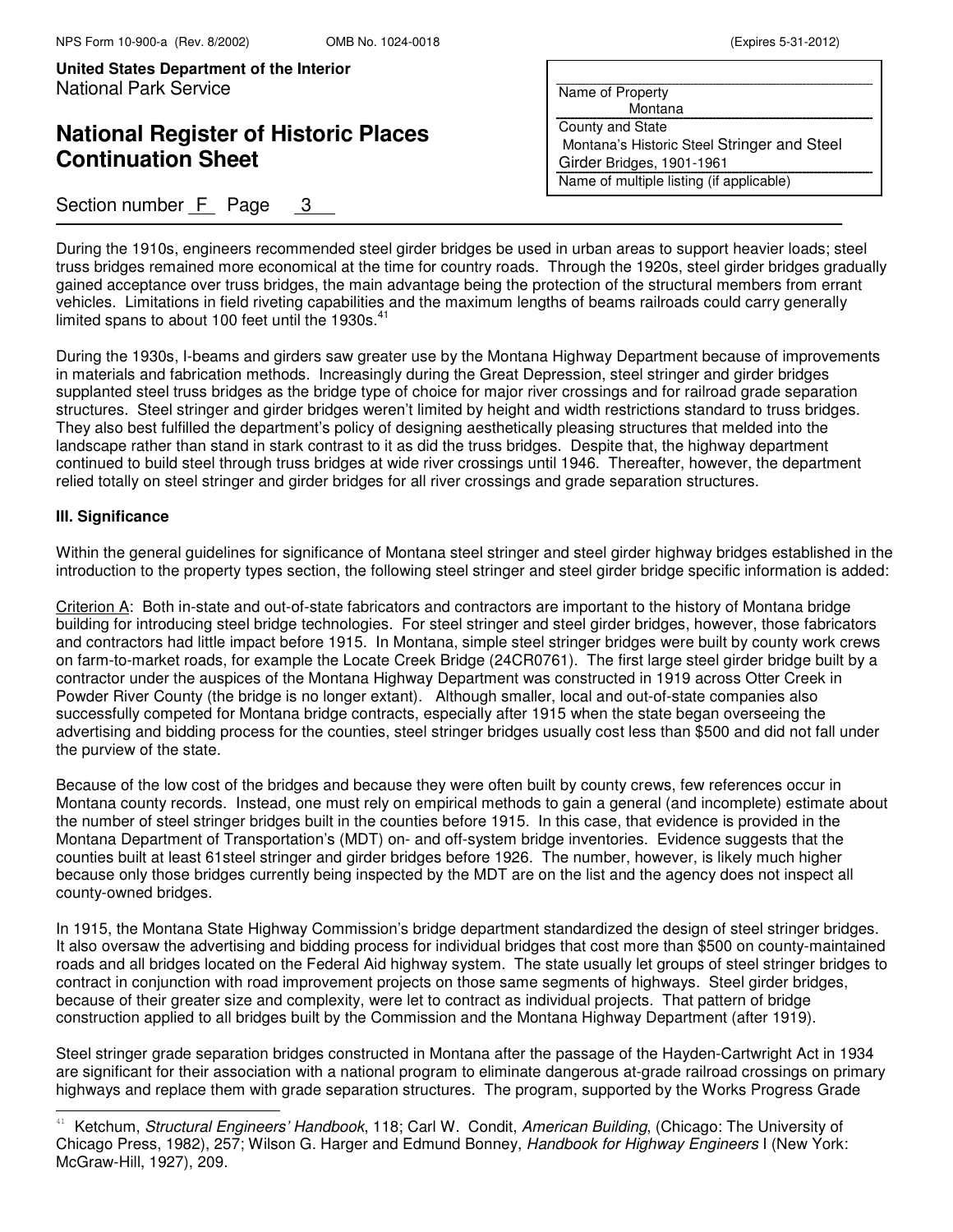## **National Register of Historic Places Continuation Sheet**

### Section number F Page 4

| Name of Property                            |
|---------------------------------------------|
| Montana                                     |
| County and State                            |
| Montana's Historic Steel Stringer and Steel |
| Girder Bridges, 1901-1961                   |
| Name of multiple listing (if applicable)    |

Crossing Program (1935-1936) and the Federal Aid Grade Crossing Program (1937-1941), built thirty reinforced concrete and steel stringer grade separation structures throughout Montana. Of those, half were steel stringer or steel girder structures. Overhead grade separations in Montana are often quite visually impressive requiring the carrying of the road up to a specified height above the railroad tracks. The Mossmain Overpass (24YL0698) is a good representative example of the type of structure built under the federal programs. Consequently, these structures include massive earthen approach berms that make them visible from great distances, especially in eastern Montana. Beginning in 1936, moreover, highway department bridge engineers strove to make all bridges it designed more aesthetically pleasing. While through and pony truss designs were static and not subject to much deviation, steel stringer and girder bridges could be fabricated to provide a more visually appealing form that was much less obtrusive on the landscape. The Mossmain Overpass (24YL0698) best fits the highway department's policy of designing bridges that were functional and also visually appealing. Not all grade separation structures were overpasses. The highway department also built eleven highway underpasses under the auspices of the Hayden-Cartwright Act in cities throughout Montana between 1934 and 1941, with the Orange Street Underpass (24MO0361) serving as a good example. These structures all included decorative portals and arcaded walkways.

Criterion C: Although metal truss and concrete bridges attract the greatest attention in historic bridge surveys because of their visual prominence, the vast majority of bridges in the United States are short span steel stringer and girder bridges. The great number and unobtrusive similarity of bridges in this property type make it difficult to identify bridges with special engineering significance. Evolution in design is limited mainly to the increased length of allowable spans in more recent years. Nevertheless, their use is associated with the important historical changes in industrial capacity which allowed the production of needed structural shapes and in their acceptance, exemplified by the Marias River Bridge (24TL0401), as a replacement for metal truss bridges.

Because of the large number of bridges in this property type and the lack of detailed construction documentation, representative examples must be selected. National Register Bulletin 15 states that a "structure is eligible as a specimen of its type or period of construction if it is an important example (within its context) of building practices of a particular time in history." In selecting representative examples of steel stringer and steel girder bridges, evaluation should weigh additional characteristics, such as being the oldest example, the longest span, or exhibiting decorative details not found on similar bridges. The oldest surviving bridges show the earliest extant use of the technology; the longest spans reflect maximum limits of the technology. Decorative details are important expressions of aesthetic ideals and design concepts.

#### **IV. Registration Requirements**

The period of significance for this property type is from 1901 (the construction date of the first known steel stringer bridge built in Montana) to 1962.

#### **National Register Criterion A: A steel stringer or girder bridge in Montana may be eligible for listing in the National Register of Historic Places under Criterion A if it was or is:**

1. Associated with county-sponsored and funded infrastructure improvement programs during periods of expansion or consolidation. Montana's economy throughout its history has been characterized by recurring boom and bust cycles. During periods of prosperity in the state (i.e. 1881-1893 and 1909-1918), counties endeavored to provide good roads and bridges for its constituency. Although many bridges built by the counties during these periods were Pratt pony and through trusses, many more were simple steel stringer bridges that spanned coulees, small streams, and ravines. They were inexpensive to build, didn't require bond elections or a lengthy contract process, and could be built by county forces. Even after the Montana State Highway Commission stepped into the process in 1915, the pattern for steel stringer bridges established by the counties did not significantly change. The highway commission's oversight applied only to bridges that cost more than \$500 to construct – the majority of the county-built steel stringer bridges cost less than that amount. Even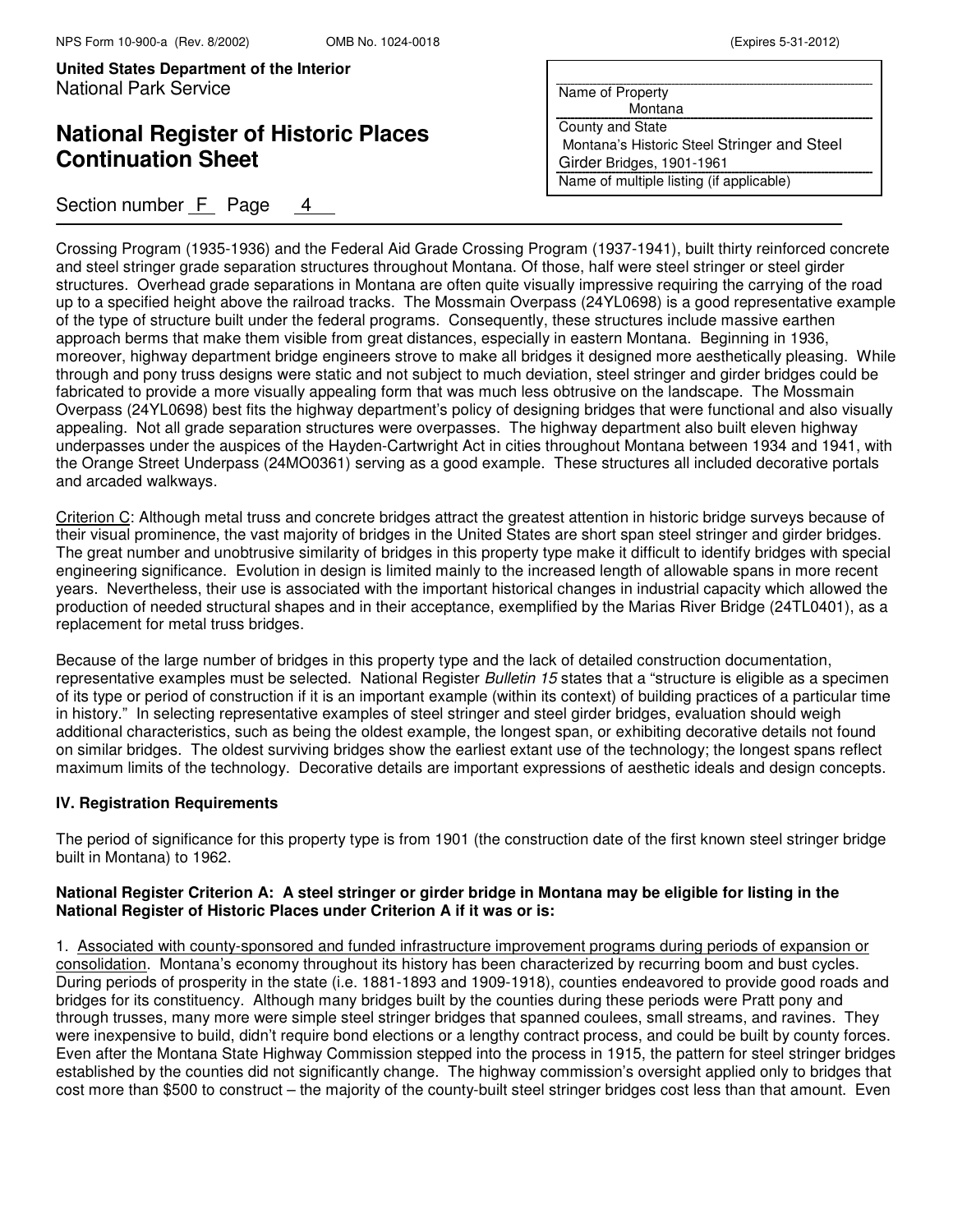L

**United States Department of the Interior** National Park Service

# **National Register of Historic Places Continuation Sheet**

## Section number F Page 5

| Name of Property                            |
|---------------------------------------------|
| Montana                                     |
| County and State                            |
| Montana's Historic Steel Stringer and Steel |
| Girder Bridges, 1901-1961                   |
| Name of multiple listing (if applicable)    |

as the cost of steel stringer bridges inflated after World War I, the state still assumed no appreciable role in the counties construction of steel stringer bridges.<sup>42</sup>

2. Associated with the Montana Highway Commission/Montana Highway Department's Initial Phase of Road and Bridge Improvements From 1915 to 1941. The Montana State Highway Commission's bridge department standardized a design for a simple steel stringer bridge in 1915. That simple design was utilized by the department for crossings under 40 feet, while crossings greater than 40 feet utilized steel truss spans. The basic design of steel stringer bridges remained unchanged until the onset of the Great Depression in 1930. The only variation in design was in the type of guardwalls or guardrails that flanked the deck. In this respect, motorists would not be able to differentiate between a reinforced concrete or a steel stringer bridge from the vantage point of the road. Groups of steel stringer bridges, like timber structures, were let in groups in conjunction with road improvement projects. Steel girder bridges, on the other hand, were less common than steel stringer bridges during this period. Steel girder bridges were designed to span wider crossings than steel stringer structures, but the Montana Highway Department commonly used steel truss bridges in those instances. Consequently, there are only 22 steel girder bridges dating from 1934 to 1941, while there are 37 steel stringer structures that date to that time.

3. Grade Separation Structures Constructed After the Passage of the Hayden-Cartwright Act of 1934. These bridges and underpasses are significant representations of the federal government's attempt to address the national problem of vehicular accidents at points where highways crossed railroad lines. A documented date of construction is required as is the Montana Highway Department's assigned project number.

4. Built under the Auspices of Hoover Administration or New Deal Programs. These bridges have important associations with the federally sponsored, labor-intensive work programs and sometimes display aesthetic details such as stone abutments and decorative balustrades not typical of steel stringer or steel girder bridge construction.

5. Associated with the Montana Highway Department's Post-World War II Building-Boom. Beginning in 1946, the highway department dispensed with expensive pony and through truss structures on the state's primary, secondary, and urban routes and began replacing those structures with long-span steel stringer and steel girder structures. That transition reflects a change in traffic demands for Montana's bridges after World War II as increasing commercial and passenger traffic rendered truss bridges functionally obsolete because of their height and width restrictions. The highway department began funding long-span bridges that were more expensive than truss bridges, but were more utilitarian for users. Steel girder bridges began to appear more frequently on Montana's highways either at new sites or through the replacement of older truss bridges. These bridges, moreover, were less obtrusive on the landscape, and were devoid of any ornamentation.

#### **National Register Criterion C: A steel stringer or steel girder bridge in Montana may be eligible for listing in the National Register under Criterion C if it was or is:**

1. A Design of Aesthetic Merit. Most of Montana's steel stringer and steel girder bridges feature basic designs within angle section or highway guardrails, and concrete or timber abutments. Variations from this standard design, such as balustrade railings or cambered girders, are significant for possessing aesthetic ideals or design concepts more fully than typical steel stringer bridges.

2. Any Steel Stringer or Steel Girder Bridge Which Exhibits Unusual Engineering Design. Variations on the basic design of steel stringer and steel girder bridges are unusual in Montana, but there are a few bridges that display unusual design features that merit consideration for National Register eligibility.

3. Any County-Built Steel Stringer or Steel Girder Bridge with a Documented Date of Construction and/or Builder. In comparison with truss and reinforced concrete bridges, most steel stringer and steel girder bridges are smaller and less

 $42$  George R. Metlen, *Report of the Montana State Highway Commission for the Years 1915-1916*, (Helena: State Highway Commission, 1916), 5-6.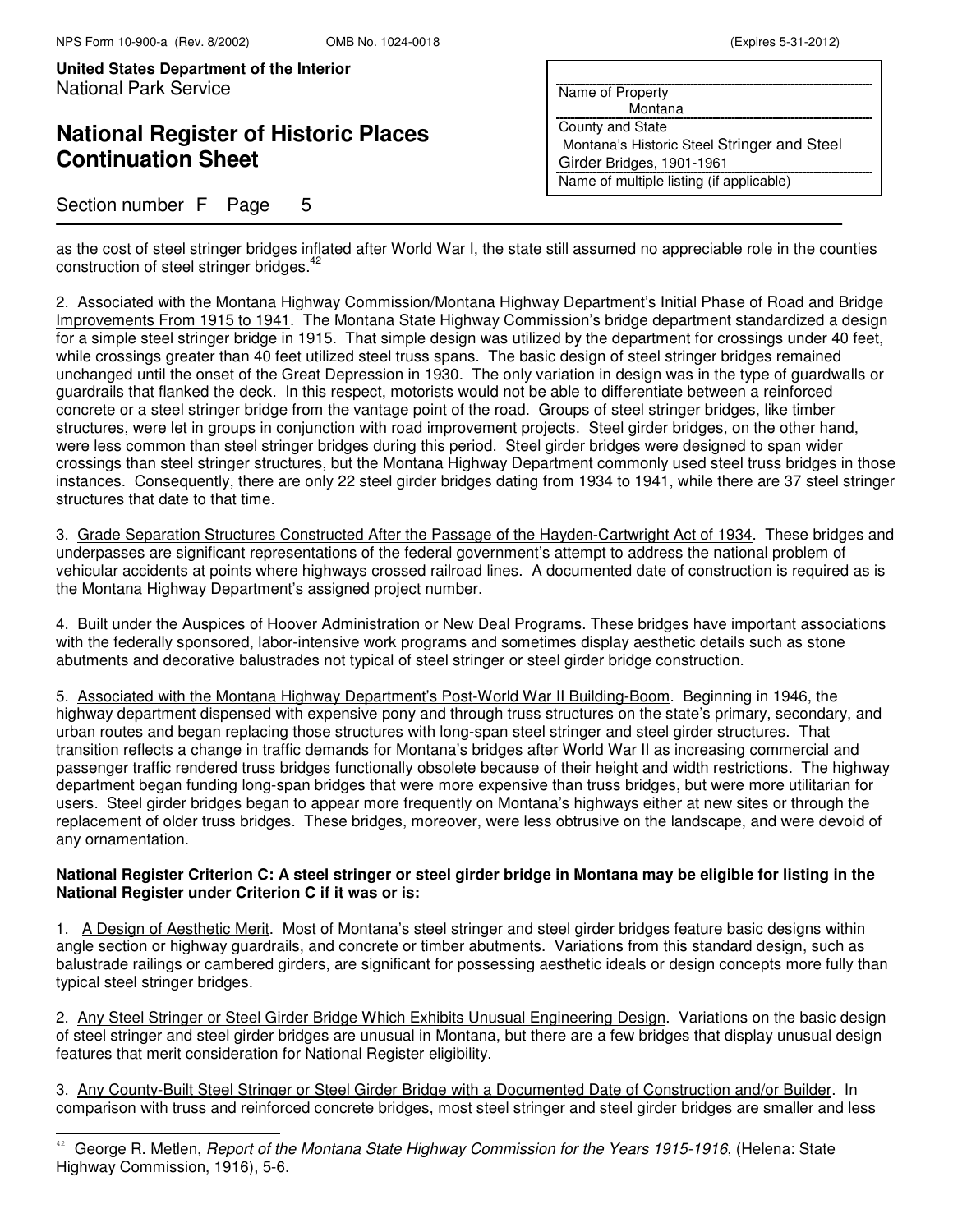## **National Register of Historic Places Continuation Sheet**

| Name of Property                            |
|---------------------------------------------|
| Montana                                     |
| <b>County and State</b>                     |
| Montana's Historic Steel Stringer and Steel |
| Girder Bridges, 1901-1961                   |
| Name of multiple listing (if applicable)    |
|                                             |

### Section number  $F$  Page 6

conspicuous on the landscape. For this reason, they seldom display a dedication plaque or other construction information. Similarly, their small size makes their construction less likely to be recorded in historic documents. Steel stringer and steel girder bridges whose construction history is known are quite uncommon; those with such information are significant in documenting the historical and engineering lineage and chronology of steel stringer and girder design and construction in Montana.

4. The longest steel stringer or steel girder bridges in Montana. Since the evolution of the design of this type of bridge is limited mainly to length, the longest examples have statewide significance.

5. The Oldest Document Bridge of a Type in Montana. The first known steel stringer or steel girder bridge or the first of a particular design modification have local and statewide significance.

6. Bridges where all of the structural components (other than the decking) is original to the structure. Like most manmade structures, modifications are made to bridges as the demands placed on them change. Substructures can be altered to handle heavier loads, additional structural components added, and new guardrails replace original railings. Finally, bridges still at their original locations would have more integrity than those relocated – even during the historic period.

#### **V. Integrity**

In addition to the requirement that a bridge must meet one of more of the National Register criteria to be considered eligible for listing in the National Register, it must also retain integrity. The integrity of each bridge is assessed through the following aspects:

Design, Materials, and Workmanship: Because steel stringer and steel girder bridges are of such simple design it must still be able to convey its design features. A steel stringer and steel girder bridge retains integrity of design, materials, and workmanship if the structure retains materials original to the construction, replacement materials were installed during the period of historic significance, or modern repairs or replacements are the same type as those used during the period of significance. Often, however, the MDT has replaced the original guardrails on steel stringer and girder bridges with concrete "Jersey" rails if the structure is on a route with significantly high traffic demands. The original railings have been removed from the Fred Robinson Bridge (24FR0804) and the Mossmain Overpass (24YL0698). However, the aesthetics of the design and the structures' significance to the development of the local transportation systems transcends the loss of the guardrails. Significant materials include the stringers and girders, floor systems, substructure, and the abutments. The original deck and guardrails are not necessary for the bridge to be eligible.

Setting and Location: These two aspects have equal effect on overall integrity. Integrity of design, materials and workmanship has a direct bearing on the integrity of setting and location. Steel stringer and steel girder bridges must be in the location where they were constructed. Physical and visual intrusions can diminish the integrity of setting and location, but do not in themselves, preclude eligibility unless the relationship of the bridge to the topographic feature which resulted in its construction has been destroyed.

Feeling and Association: These two aspects have equal effect on overall integrity. The integrity of design, materials, and workmanship also has a direct bearing on the integrity of feeling and association. Integrity of feeling and association of a bridge will be lost if modern materials cover the historic materials or are of such a scale and contrast to the remaining historic materials that the observer is more impressed by the alterations than the historic resource.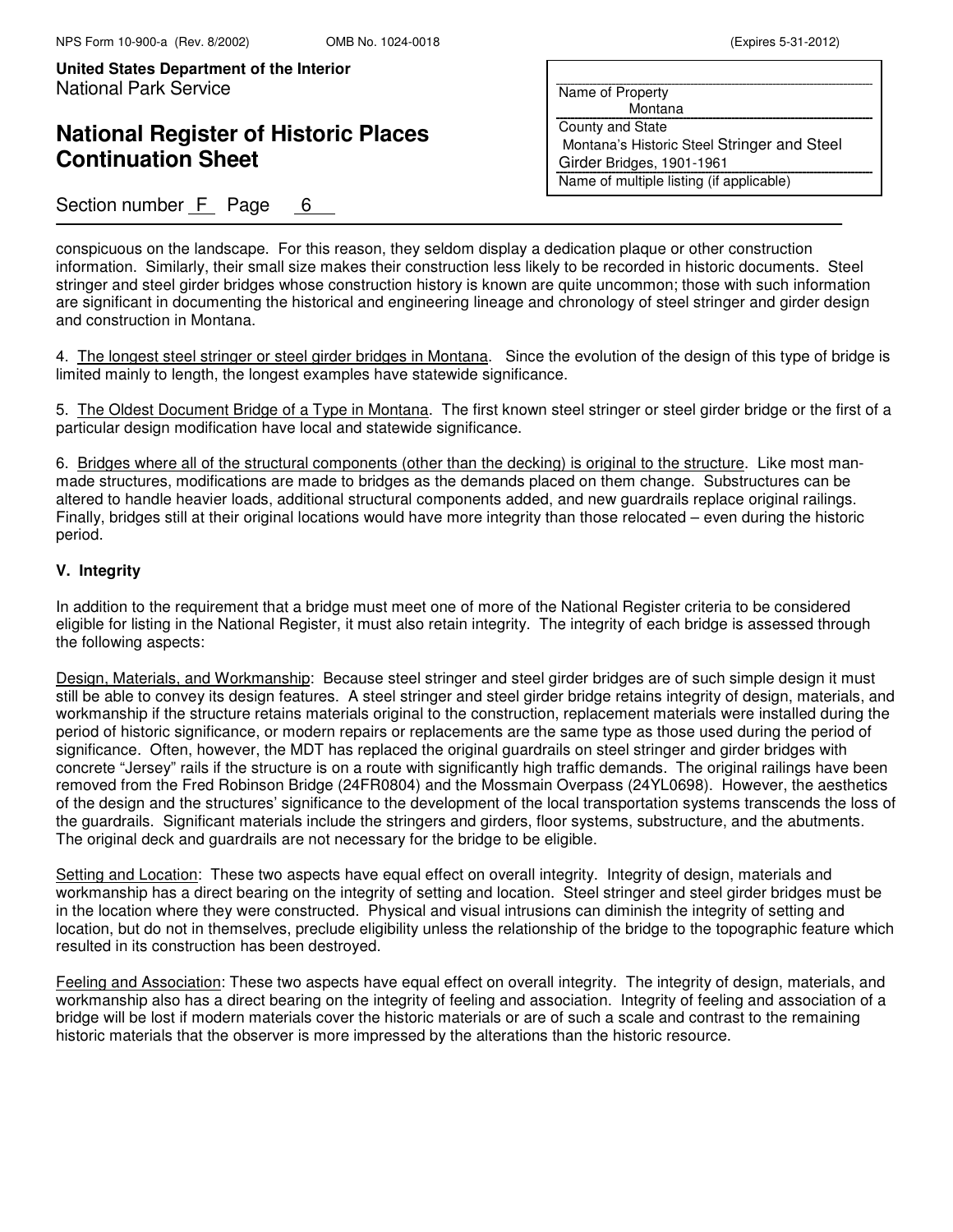# **National Register of Historic Places Continuation Sheet**

| Section number G & H |  | Page |  |
|----------------------|--|------|--|
|----------------------|--|------|--|

### **G. GEOGRAPHICAL DATA**

This nomination applies to properties located within the present boundaries of the State of Montana.

### **H. SUMMARY OF IDENTIFICATION AND EVALUATION METHODS**

This Multiple Properties Nomination is a product of a distinct research and field survey project: a statewide field inventory and context development for Montana's steel stringer and steel girder highway bridges conducted between 1998 and 2000. Two published works, Historic Bridges in Montana (Quivik 1982) and Conveniences Sorely Needed: Montana's Historic Highway Bridges, 1860-1956 (Axline 2005) were produced that deal with Montana's bridges. The field surveys and historic context culminated in the preparation of this document and eight individual National Register nominations.

#### 1. Initial field survey and context development (1980-1985)

Montana conducted one of the first state-sponsored historic bridge inventories in the United States beginning in 1979. In addition to recording steel truss, reinforced concrete, and steel girder bridges, the survey also included railroad bridges not under county or state jurisdiction. The field survey along with the background research provided the basis for additional historic bridge surveys conducted by the Montana Department of Transportation (MDT) in 1986 (treated timber bridges), 1999 (reinforced concrete bridges), and 2000 (truss bridges built between 1935 and 1946). Renewable Technologies, Inc. (RTI) of Butte, Montana conducted the 1979-1980 inventory under contract to the MDT. Frederic Quivik and Gray Fitzsimons conducted the survey; Jet Lowe provided photographs of the bridges. The intensive field survey inventoried 477 historic highway and railroad bridges in the state, and also completed substantial primary and secondary research related to the history of Montana's bridges. That survey provided the basis for subsequent historic bridge surveys conducted in Montana. Primary research included construction files and plans at the MDT for on-system bridges. For off-system structures, RTI conducted city hall and county courthouse research, specifically in county commissioner and city council meeting minutes and road books. Secondary research included county histories, J.A.L. Waddell's Bridge Engineering (John Wiley & Sons 1916) and Milo Ketchum's The Design of Highway Bridges (McGraw-Hill 1912).

The MDT also initiated a bridge inspection program in 1979. The inspections included both on-system bridges administered by the MDT and off-system bridges under the jurisdiction of cities and counties. Because of this inspection program, the MDT provided RTI with a list of bridges built before 1930 and their locations. The resulting field survey conducted by RTI included only those structures inspected by the MDT. In 1982, the MDT and the National Park Service published Quivik's Historic Bridges in Montana, a seminal work among the first publications in the United States to address historic bridges. The book provided the basis for additional Montana bridge surveys and for this document. It was not until 1985, however, that the MDT submitted a Determination of National Register Eligibility for historic bridges to the Montana State Historic Preservation Office (SHPO). The SHPO concurred in the determination that 77 bridges were eligible for the National Register and that 400 bridges were ineligible for the National Register. The criteria outlined in Section "F" above provided the basis for that first determination of eligibility for historic bridges in 1985.

### 2. Montana Department of Transportation's Historic Roads and Bridges Programmatic Agreement (1989)

RTI's historic bridge survey and the 1985 determinations of eligibility provided the basis for the MDT's management of historic bridges for the next twelve years. In 1989, the Montana SHPO, Federal Highway Administration (FHWA), Advisory Council on Historic Preservation (ACHP), and the MDT implemented a programmatic agreement (PA) concerning historic roads and bridges. The PA, the first of its kind in the United States, abrogated the MDT's requirement to further inventory and evaluate historic roads and bridges within the state. Instead, it required the department to complete narrative and technical histories of road and bridge development in the state. Consequently, the MDT produced Roads to Romance: The Origins and Development of the Road and Trail System in Montana (Wyss 1992) and Monuments Above the Water: Montana's Historic Highway Bridges (Axline 1993). The agreement also specified that the MDT develop educational programs and an Adopt-A-Bridge Program. The PA remained in effect until supplanted by revised and expanded agreements in 1997 and 2007.

Name of Property

 Montana County and State Montana's Historic Steel Bridges, 1901-1961 Name of multiple listing (if applicable)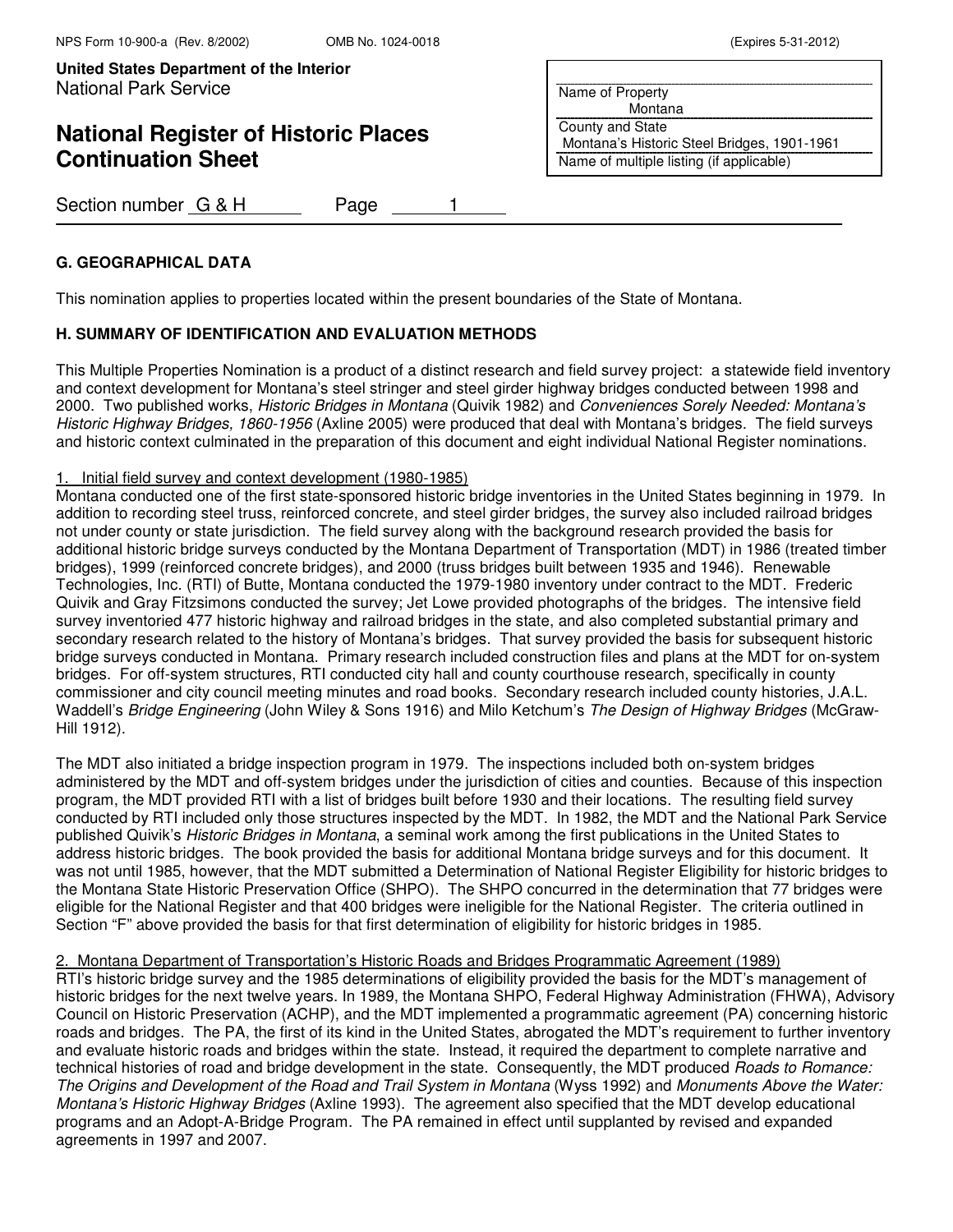**United States Department of the Interior Put Here**  $\sqrt{2}$ **Put Here**  $\sqrt{2}$ **Put Here**  $\sqrt{2}$ **Put Here**  $\sqrt{2}$ **Put Here**  $\sqrt{2}$ **Put Here**  $\sqrt{2}$ **Put Here**  $\sqrt{2}$ **Put Here**  $\sqrt{2}$ **Put Here**  $\sqrt{2}$ **Put Here**  $\sqrt{2}$ **Put Here**  $\sqrt{2}$ **Put** National Park Service

# **National Register of Historic Places Continuation Sheet**

Section number G & H Page 2

### Name of Property Montana County and State Montana's Historic Steel Stringer and Steel Girder Bridges, 1901-1961 Name of multiple listing (if applicable)

#### 3. 2000 Field Review

In 2000, the MDT initiated a survey of historic steel stringer and steel girder bridges. This survey, conducted by MDT Historian Jon Axline, included all steel stringer and steel girder bridges built by the MDT and the counties between 1901 and 1961. The MDT has not treated steel stringer and girder bridges thematically, but, instead, made determinations of eligibility on a case-by-case basis per the terms of the revised 1997 PA.

#### 4. 2007 Programmatic Agreement and publication of Conveniences Sorely Needed: Montana's Historic Highway Bridges, 1860-1956.

In 2007, the Montana SHPO, FHWA, ACHP, and the MDT implemented a new PA that better addressed the current management of the state's remaining historic bridges. The document contains provisions for the development of an historic bridge database, the implementation of an historic bridge rehabilitation program, and the development of Multiple Properties Documents for steel stringer and girder, steel truss, reinforced concrete, and timber structures. The Adopt-A-Bridge Program was also carried forward in the 2007 PA, including amendments and provisions to better handle historic bridges that could not feasibly be relocated, such as reinforced concrete and substantial steel stringer and steel girder structures. The earlier amendments stipulated the MDT and Montana Historical Society would cooperate in the production and publication of a new book on Montana's historic highway bridges. The new book, built on the groundwork laid by RTI and Frederic Quivik (1982), included additional research in both primary and secondary sources by the author, Jon Axline. The book provides an historic context for Montana bridges built between 1860 and 1956. Historic steel stringer and girder bridges built between 1901 and 1959 are included in the book and the historic context in the book provided the context statement for this MPD. The book, Conveniences Sorely Needed: Montana's Historic Highway Bridges, 1860-1956, was published by the Montana Historical Society Press in 2005.

#### 5. National Register of Historic Places nominations (2009-2012)

Stipulation 4(C) of the 2007 Programmatic Agreement states that the MDT will "develop National Register Multiple Property Documents (MPD's) for steel stringer and girder, steel truss, reinforced concrete, and timber bridges in Montana." To complete that stipulation, the MDT evaluated on- and off-system steel stringer and girder vehicular bridges in Montana for inclusion in a MPD in 2009. Consequently, eight bridges suitable for individual National Register nominations as part of an MPD submittal were developed by the MDT. All eight bridges meet the criteria described above and have not been programmed by the MDT or nominated by the counties for replacement. Six of the eight bridges are owned by the MDT and two are off-system and county-owned. Each of these bridges have been photographed. Additional research in primary and secondary sources about each structure was completed and included in the National Register nomination forms.

Using the 2000 research materials, supplemented by additional research conducted between 2001 and 2010, MDT Historian Jon Axline prepared this Multiple Properties form and the individual nomination forms during the autumn of 2009 and summer of 2010. All products were originally submitted to the Montana SHPO in 2010.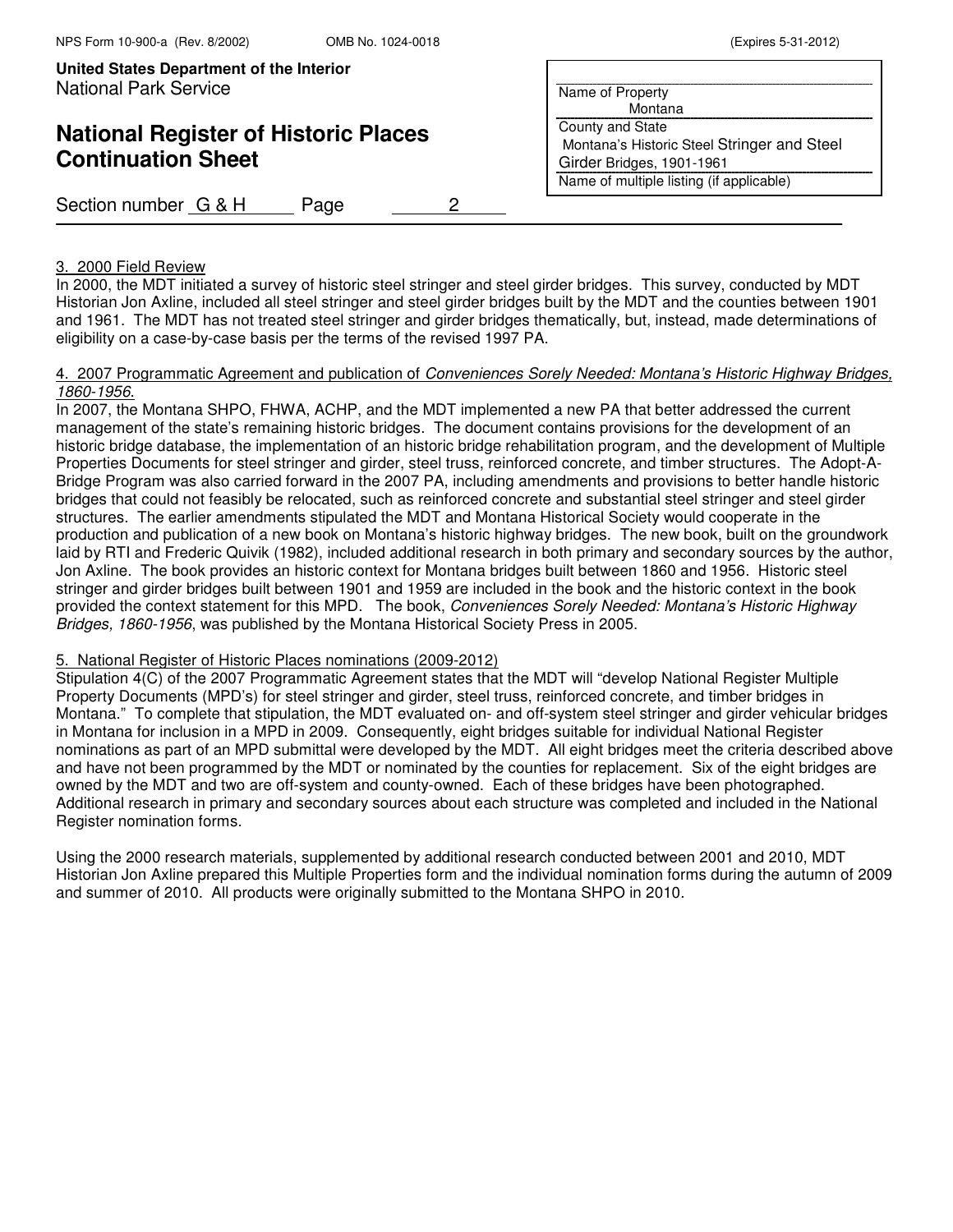## **National Register of Historic Places Continuation Sheet**

Name of Property Montana County and State Montana's Historic Steel Bridges, 1901-1961 Name of multiple listing (if applicable)

Section number | Page 1

### **Major Bibliographic References**

- American Association of State Highway Officials. Standard Specifications for Highway Bridges. Seven volumes (Washington DC: AASHO, 1921-1957).
- Armstrong, Ellis L. History of Public Works in the United States. (Chicago: American Public Works Association, 1976).
- Automotive Safety Foundation. Moving Ahead on Montana's Highways: An Engineering Study of Road and State Needs. (Helena: State Highway Commission, 1956).
- Axline, Jon. Conveniences Sorely Needed: Montana's Historic Highway Bridges, 1860-1956. (Helena: Montana Historical Society, 2005).

"Benedict Joseph Ornburn." The Centerline. 1:5 (May, 1938).

Birney, Hoffman. Roads to Roam. (Philadelphia: Penn Publishing, 1930).

Borth, Christy. Mankind on the Move: The Story of Highways. (Washington DC: Automotive Safety Foundation, 1969).

Burlingame, Merrill G. The Montana Frontier. (Helena: State Publishing, 1942).

- Carbon County Bridge Record. Clerk & Recorders Office. Carbon County Courthouse, Red Lodge, Montana.
- Cheney, Roberta Carkeek. Names on the Face of Montana: The Story of Montana's Place Names. (Missoula: Mountain Press, 1990).
- Condit, Carl W. American Building. Second Ed. (Chicago: University of Chicago: 1982).
- Conley, Frank. Nineteenth Annual Report for the Montana State Prison for the Year Ending December 31, 1914. (Deer Lodge: Montana State Prison, 1915).
- "Did You Know That . . . ." The Centerline. 3:7 (July, 1940).
- Directory of Billings, Red Lodge and Yellowstone and Carbon Counties, (Billings: R. L. Polk, 1909).
- Eckel, C. L. "The Development of Simple Types of Bridge Structures in the United States." The Colorado Engineer, 25 (November, 1928).
- Federal Highway Administration. America's Highways, 1776-1976: A History of the Federal-Aid Program. (Washington DC: Government Printing Office, 1976).
- Gies, Joseph. Bridges and Men. (New York: Doubleday, 1963).
- Hall, William L. Financing Modern Highways for Montana. (Helena: Montana Fact Finding Committee on Highways, Streets, and Bridges, 1956).
- Hopkins, H. J. A Span of Bridges. (New York: Praeger Publishers, 1970).
- House Journal of the Twenty-Ninth Legislative Assembly of the State of Montana, (Helena: State Publishing, 1945).
- Ingram, Patricia M. Historic Transportation Routes Through Southwestern Montana. Unpublished manuscript. Bureau of Land Management, 1976.
- Jacobs, David and Anthony E. Neville. Bridges, Canals and Tunnels: The Engineering Conquest of America. (Washington DC: American Heritage Publishing, 1968).
- Ketchum, Milo S. The Design of Highway Bridges of Steel, Timber, and Concrete. (New York: McGraw-Hill, 1920).
- Lang, Theodore E. "Bringing Montana Out of the Mud: The Early Years of John Morrison, SR." Montana The Magazine of Western History 44:4 (Autumn, 1994).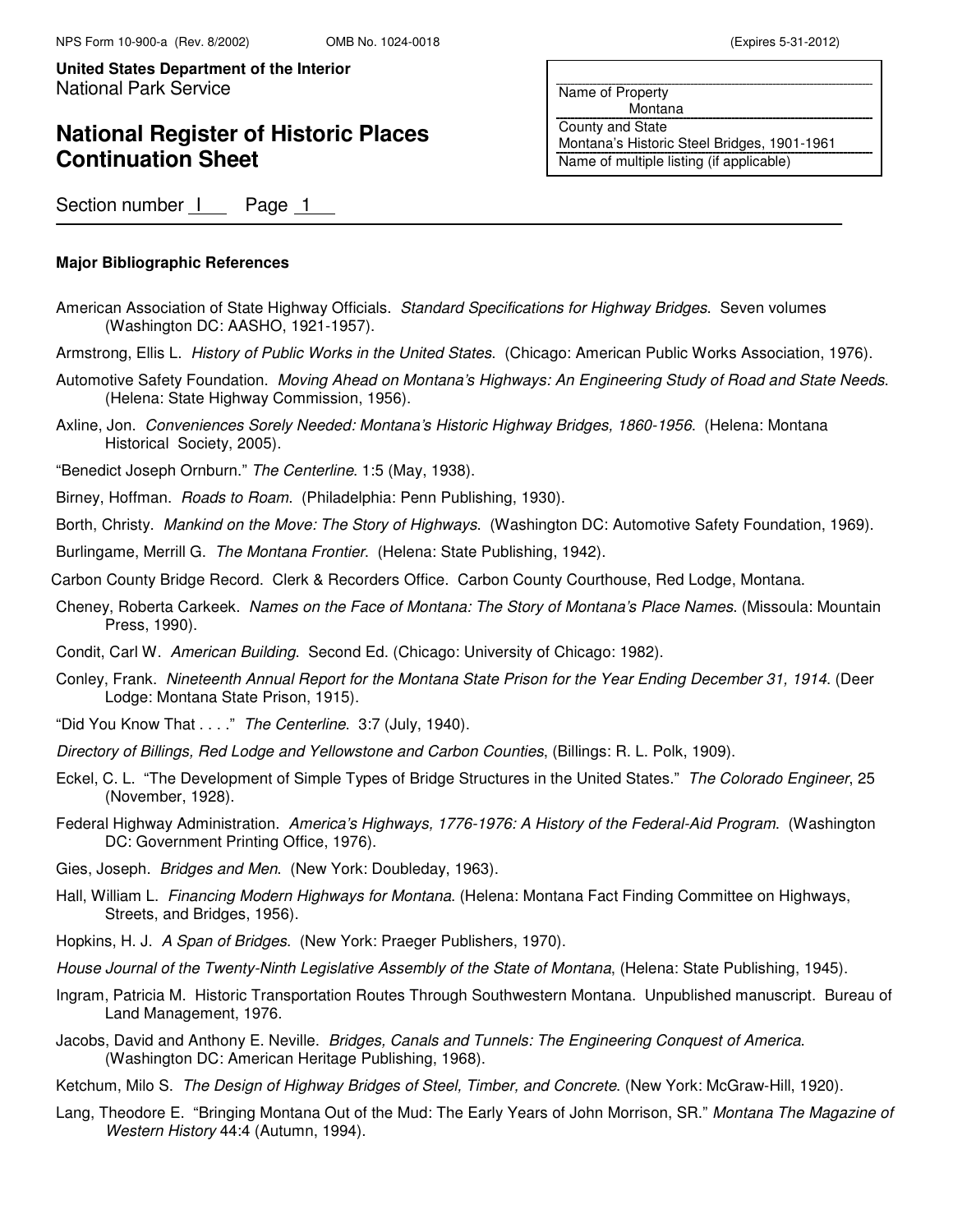## **National Register of Historic Places Continuation Sheet**

Name of Property Montana County and State Montana's Historic Steel Stringer and Steel Girder Bridges, 1901-1961 Name of multiple listing (if applicable)

Section number 1 Page 2

Leeson, Michael A. History of Montana, 1739-1885. (Chicago: Warner, Beers, 1885).

- Lewis, Tom. Divided Highway: Building the Interstate Highways, Transforming American Life. (New York: Viking Press, 1997).
- Malone, Michael P. Richard B. Roeder, and William L. Lang. Montana: A History of Two Centuries. Rev. Ed. (Seattle: University of Washington, 1991).
- Maun, Vere P. "Bridge Building." The Centerline 1:5 (May, 1938).
- Meeks, Harold A. On The Road to Yellowstone: The Yellowstone Trail and American Highways, 1900-1930. (Missoula: Pictorial Histories, 2000).
- Metlen, George R. Report of the Montana State Highway Commission for the Years 1915–1916. (Helena: State Highway Commission, 1916).
- Montana Department of Highways Bridge Bureau Records, B 7: 1-7 (2004). Montana Historical Society, Helena.
- Montana Good Roads Congress. Minutes of the Proceedings of the Montana Good Roads Convention Held at Billings, Montana, June  $16^{th}$ ,  $17^{th}$ ,  $18^{th}$ , 1910. (Helena: Montana Lookout, 1910).
- Montana Highway Commission Meeting Minutes. Books 1-13. Montana Department of Transportation. Helena, Montana.
- Montana State Highway Commission. Report of the Montana Fact Finding Commission on Highways, Streets, and Bridges to the Legislature of the State of Montana. (Helena: State Highway Commission, 1956).
- Montana State Highway Planning Survey, Preliminary Report on Highway Needs in Montana: Montana's Highway Problems, (Helena: State Highway Commission, 1948),
- Morris, Patrick M. "The Good Roads Movement and Montana to 1916." (Master's Thesis, University of Montana, 1967).
- Mullan, John. Report on the Construction of a Military Road From Fort Walla-Walla to Fort Benton. (Washington DC: General Printing Office, 1863).
- "New Highway Era." Engineering News-Record Annual Highway Number. (January 19, 1934).
- Patterson, James T. The New Deal and the States: Federalism in Transition. (Princeton: Princeton University Press, 1969).
- Planning Survey Division. Montana Highway History, 1943 1959. (Helena: State Highway Commission, 1960).
- Plowden, David. Bridges: The Spans of North America. (New York: Viking Press, 1974).
- Potter, James E. and L. Robert Puschendorf, ed. Spans in Time: A History of Nebraska Bridges. (Lincoln Nebraska State Historical Society, 1999).
- Progressive Men of the State of Montana. (Chicago: A. W. Bowen, 1902).
- Quivik, Fredric L. Historic Bridges in Montana. (Washington DC: National Park Service, 1982).
- Rae, John B. The Road and the Car in American Life. (Boston: Massachusetts Institute of Technology, 1971).
- Reeder, George C., ed., Theodore Roosevelt International Highway: Guide Through Montana. (Glasgow: Montana Division of the Theodore Roosevelt International Highway, 1923).
- Report of State Highway Commission for Period Ending December 1928. (Helena: State Highway Commission, 1929).
- Report of State Highway Commission for Biennium Ending December 1930. (Helena: State Highway Commission, 1930).